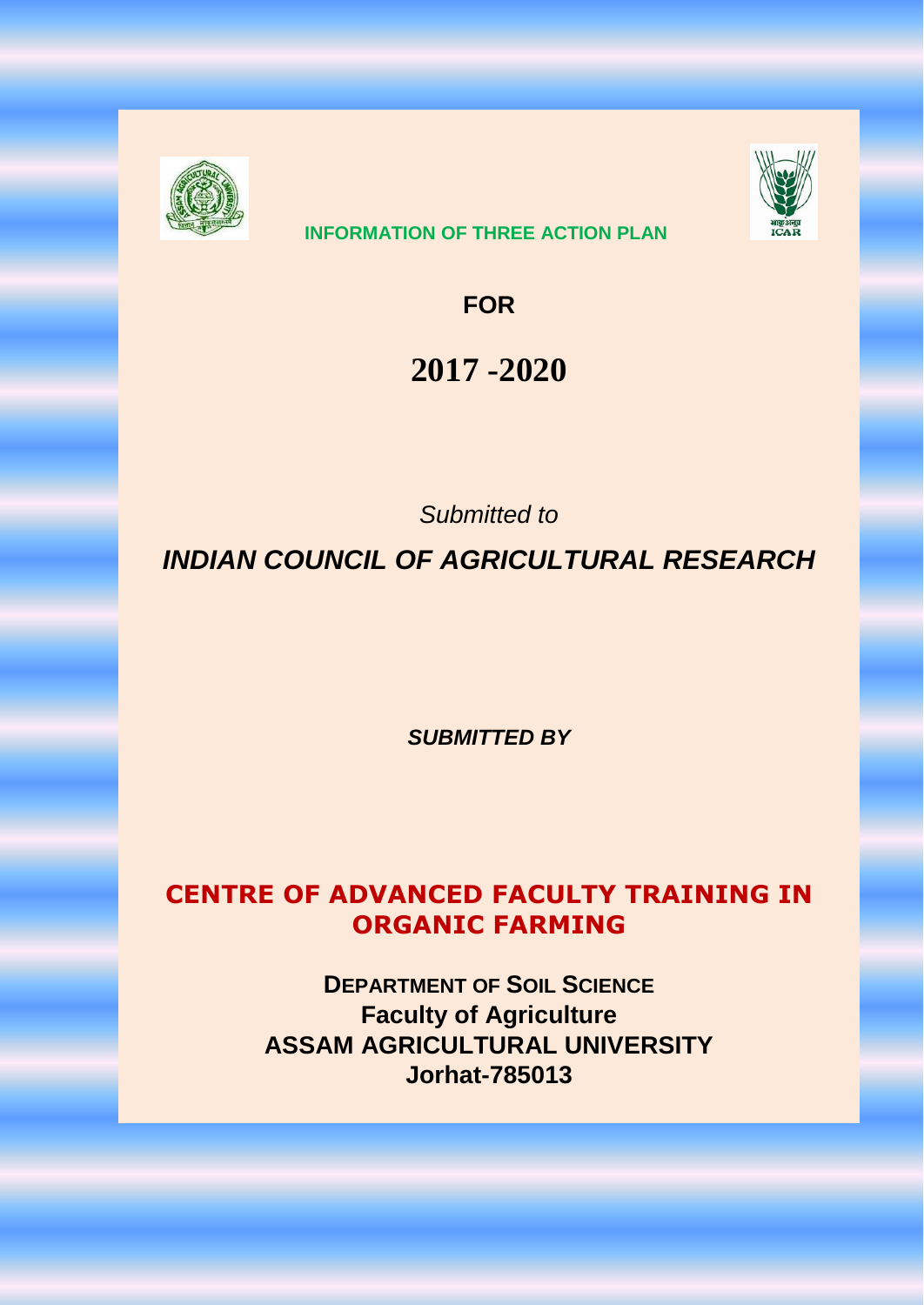#### **Introduction**

The Department of Soil Science ,FA, Assam Agricultural University got its initiation along with the start of the then Assam Agriculture College at Jorhat in the year 1948. The mandate of the department was initially teaching only. The post-graduate teaching programme was started in 1965 and the Ph.D. degree programme was started in 1985. With the establishment of the AssamAgriculturalUniversity in 1969, the mandate of the department was broadened to include research and extension activities in the state of Assam.

### **1. Faculty (as on 31.12.2019)**

*Pedology*

- 1. Dr. R. M. Karmakar, Professor
- 2. Dr. SamironDutta, Professor
- 3. Dr. MaramiDutta, Assistant Professor

### *Soil Physics*

- 1. Dr. D. K. Patgiri, Professor
- 2. Dr. BipulDeka, Principal Scientist, AICRP on Irrigation Water Management

#### *Soil Chemistry*

- 1. Dr. Devajit Bhattacharyya, Professor
- 2. Dr. K. N. Das, Professor
- 3. Dr. Nilay Borah, Professor
- 4. Dr. B. K. Medhi, Professor
- 5. Dr. AradhanaBaruah , Assistant Professor
- 6. Dr. Rupjyoti Borah, Assistant Professor

*Soil Fertlity*

- 1. Dr. K. Barkakoty, Professor
- 2. Dr. (Mrs) Anjali Basumatary, Professor
- 3. Mr. BhabeshGogoi, Jr. Scientist, IFS
- 4. Dr. GayatriGoswamiKandali , Assistant Professor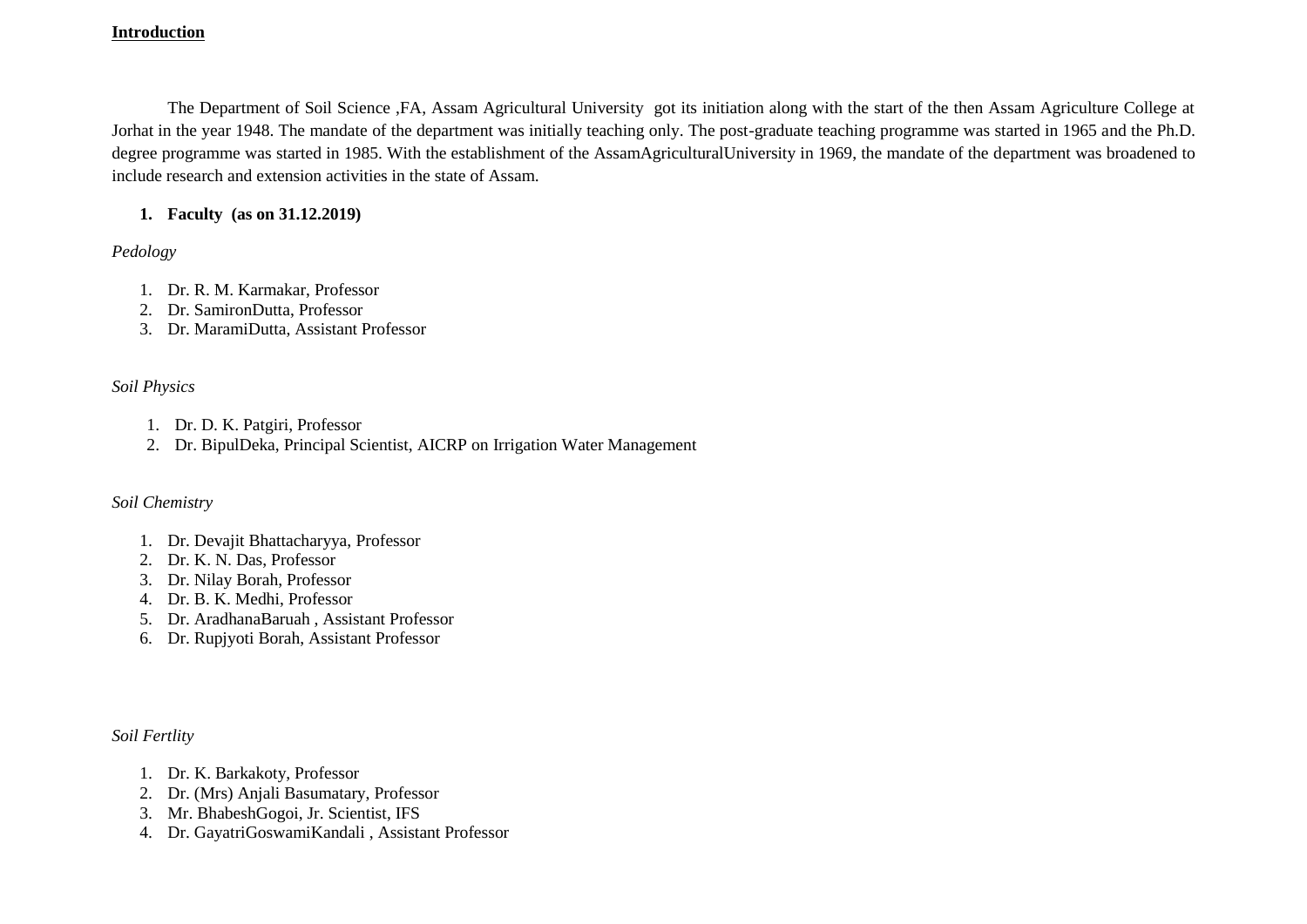5. Dr. Danish Tamuli, Assistant Professor

#### *Soil Microbiology*

- 1. Dr. RajenBaruah, Professor
- 2. Dr. D. J. Nath, Sr. Scientist, AINP on Biofertilizers
- 3. Dr. (Mrs) KaberiMahantaRajkhowa, Assistant Professor
- 4. Dr. (Mrs) AnjumaGayan, Assistant Professor

## **2.** *Human Resource Development:*

## Particulars of Short Courses / Training program for HRD conducted during 2017-2020

| Sl.            | Name of the program                                                                      | period                                          | <b>Number of participants</b> |                 |              |
|----------------|------------------------------------------------------------------------------------------|-------------------------------------------------|-------------------------------|-----------------|--------------|
| No.            |                                                                                          |                                                 | <b>Internal</b>               | <b>External</b> | <b>Total</b> |
| 1              | "Culturing Techniques for Biofertilizers<br>and Biopesticides"                           | $7 - 27$<br>November,<br>2017.                  | 4                             | 10              | 14           |
| $\overline{2}$ | "Recent developments in organic<br>production systems"                                   | $7th$ -<br>27 <sup>th</sup> February,<br>2018   | 5                             | 13              | 18           |
| 3              | Techniques in Biofertilizers and<br>Biopesticides production for organic<br>agriculture" | $14th$ November<br>$-4th$<br>December,<br>2018. | 4                             | 11              | 15           |
| $\overline{4}$ | "Developments in organic agriculture"                                                    | $6 - 26$<br>February,<br>2019.                  | 5                             | 12              | 17           |
| 5              | "Exploitation of beneficial microbes in<br>organic agriculture"                          | $4th$ to $24th$<br>September,<br>2019.          | 5                             | 18              | 23           |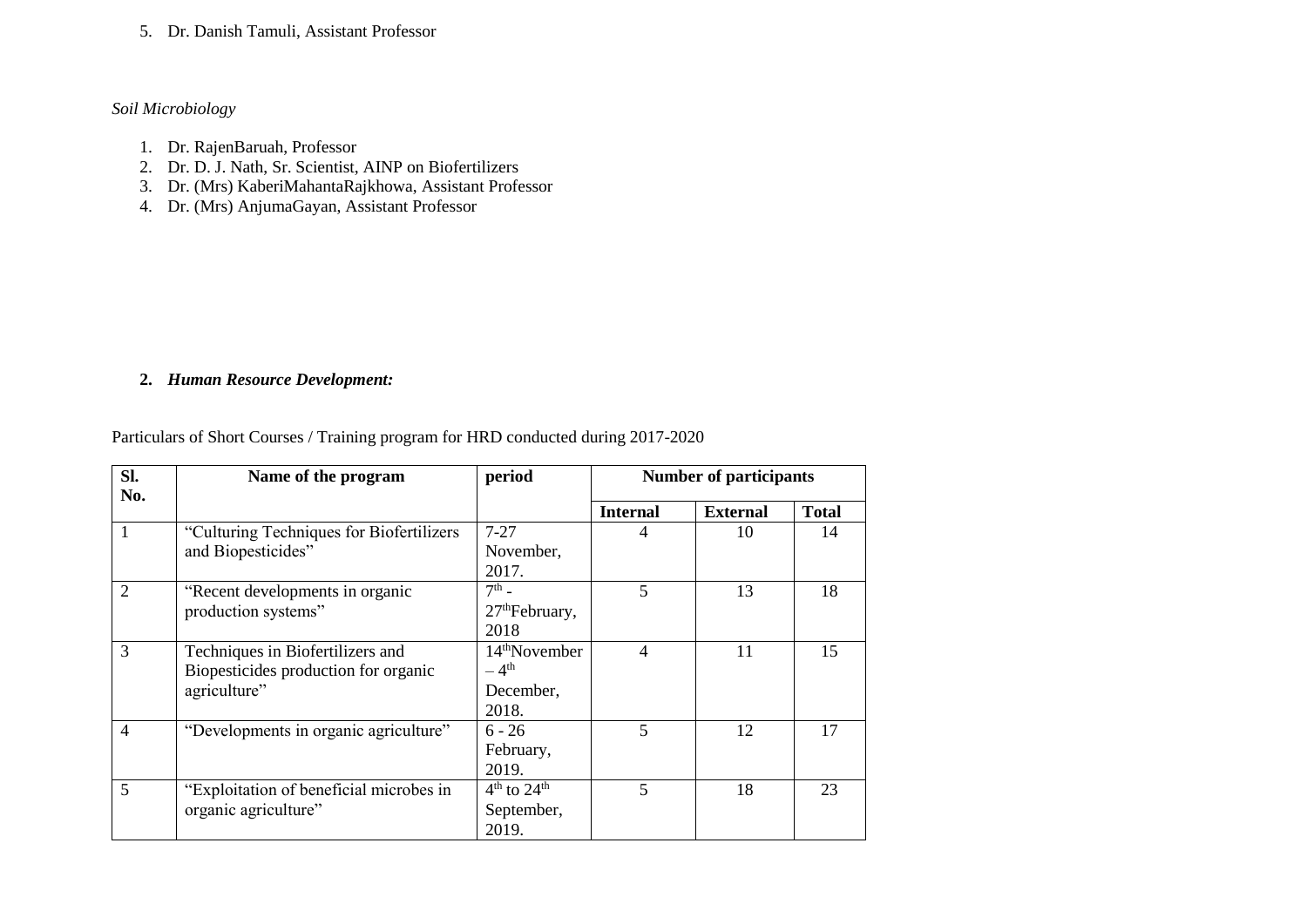| "Organic agriculture and soil health" | To be held   |                          |                          |                          |
|---------------------------------------|--------------|--------------------------|--------------------------|--------------------------|
|                                       | trom         | $\overline{\phantom{0}}$ | $\overline{\phantom{0}}$ | $\overline{\phantom{0}}$ |
|                                       | February 20  |                          |                          |                          |
|                                       | to March 11, |                          |                          |                          |
|                                       | 2020         |                          |                          |                          |

## **3. Infrastructure Development**

## **a. Equipment purchased during 2018-19**

| Sl. No       | Name of equipment                                         | Cost(Rs)    |
|--------------|-----------------------------------------------------------|-------------|
|              | Refrigerator                                              | 28,700.00   |
| 2.           | KEL PLUS Automatic Nitrogen Digestion & Distillation Unit | 2,85,137.00 |
| 3.           | Hot Air Oven                                              | 27,300.00   |
| 4.           | Autoclave                                                 | 56,049.00   |
| 5.           | Magnetic stirrer with hot plate                           | 5,310.00    |
| 6.           | Temperature controlled water bath                         | 13,954.00   |
| 7.           | Electronic precision balance                              | 49,560.00   |
| 8.           | Top loading balance                                       | 29,500.00   |
| <b>Total</b> |                                                           | 4,95,510.00 |

b. **Renovation and repairing of class room:** Expenditure made during 2018-19 Rs. 4,91,217/- (Rupees Four lakh ninetyone thousand two hundred seventeen) only

#### **c. Library up gradation**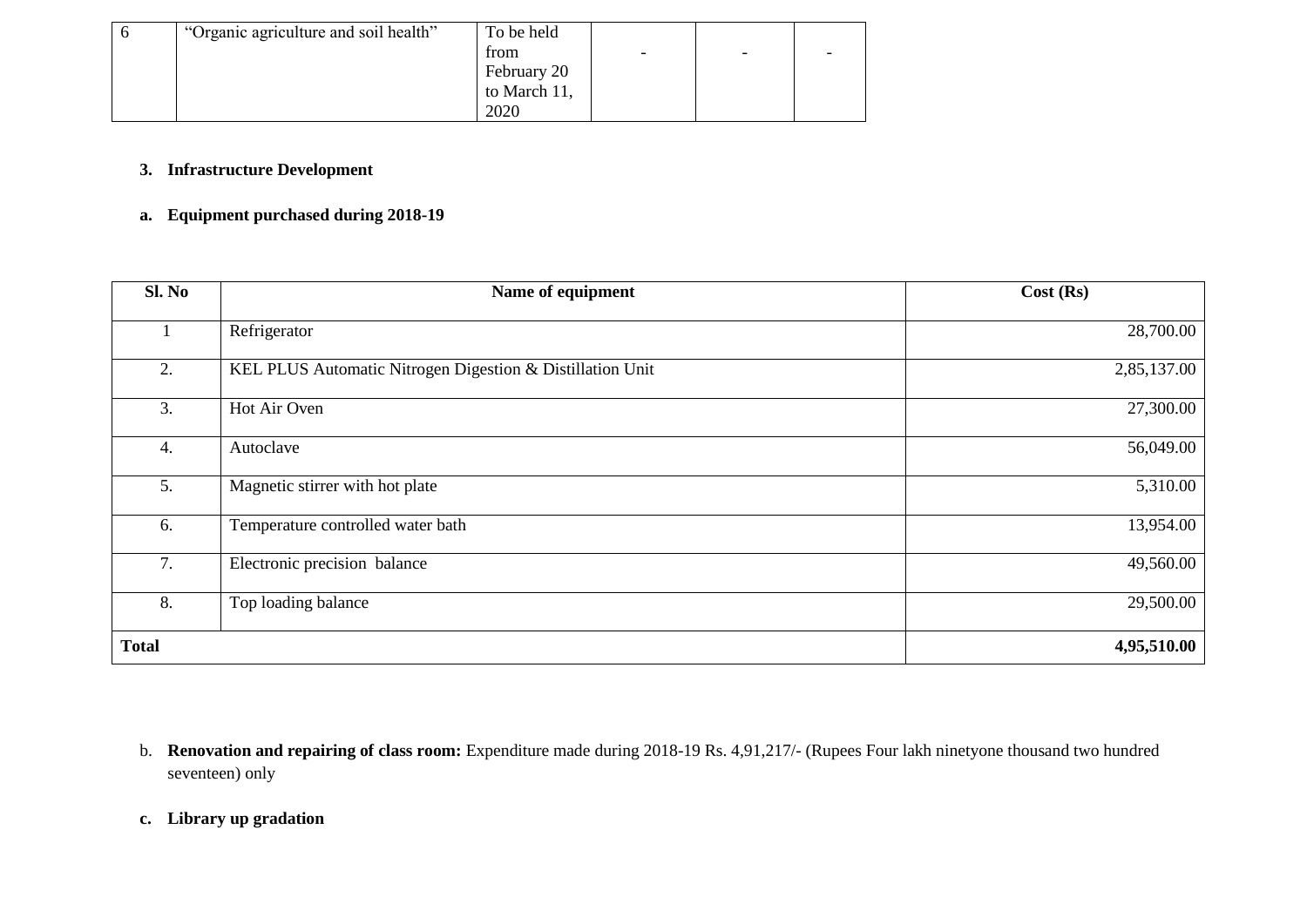## **Book purchased in Financial Year** : **2017-18**

|     | Name of the book                                                       | <b>Author name</b>    | <b>Publisher</b>     | Quantity |
|-----|------------------------------------------------------------------------|-----------------------|----------------------|----------|
| 1.  | Plant Diseases: Biocontrol Management                                  | Trivedi               | Aavishkar            |          |
| 2.  | Relevance of Organic Farming                                           | Jana                  | Aavishkar            |          |
| 3.  | Fungal Biopesticides and VAM Applications                              | Trivedi               | Pointer              |          |
| 4.  | Organic farming for improving fertility of soil                        | Pradhan               | Daya                 |          |
| 5.  | Biopesticides for Sustainable Agriculture                              | Ameta                 | <b>ATPA</b>          |          |
| 6.  | Organic farming and biofertilizers: Scope and uses of biofertilizers   | <b>JDS</b> Panwar     | <b>NIPA</b>          |          |
| 7.  | Organic Farming and Mycorrhizae in Agriculture                         | Trivedi               | IK                   |          |
| 8.  | Natural Organic Biological, Ecological and Biodynamic Farming          | Tiwari                | Agrotech             |          |
| 9.  | <b>Bio Pest Management</b>                                             | Gupta                 | <b>ATPA</b>          |          |
| 10. | Plant Protection Practices in Organic Farming                          | Sharma                | <b>IBD</b>           |          |
| 11. | Organic Agriculture For Sustainable Livelihood                         | Finn                  | Agrotech             |          |
| 12. | <b>Organic Crop Breeding</b>                                           | Singh                 | Agrotech             |          |
| 13. | Organic farming: Standard, Accreditation, Certification and Inspection | D. Gehlot             | Agrobios             |          |
| 14. | Organic Agriculture Development In India (hb)                          | Gupta                 | Abd                  |          |
| 15. | <b>Organic Fruits Growing</b>                                          | Patil                 | Agrotech             |          |
| 16. | Handbook of Microbial Biofertilizers                                   | Awani                 | Agrotech             |          |
| 17. | Organic Farming, Prototype for Sustainable Agriculture                 | Reynold Finn          | <b>OBC</b>           |          |
| 18. | Biofertilizers for Sustainable Agriculture                             |                       | Aavishkar            |          |
| 19. | <b>Organic Farming</b>                                                 | T.D.Pandey            | Kushal               |          |
| 20. | New Vistas of organic Farming                                          | Mukund Joshi          | Scientific Publisher |          |
| 21. | Principles of Organic Farming                                          | S.R.Reddey            | Kalyani              |          |
| 22. | Organic Farming for Sustainable Horticulture                           | P.P. Reddy            | Scientific           |          |
| 23. | <b>ABC</b> of Organic Farming                                          | AmitavRakshit         | <b>JB</b>            |          |
| 24. | <b>Organic Farming</b>                                                 | N.                    | ICAR-IIFSR,          |          |
|     |                                                                        | Ravisankar&associates | Modipuram            |          |

## **Book purchased in Financial Year**: **2018-19**

|     | <b>Book Name</b>                                                    | Main Author | Publisher   | Qnty |
|-----|---------------------------------------------------------------------|-------------|-------------|------|
| . . | Applied Microbiology (Agriculture, Enviromental , Food & Industrial | Reddy S.M   | Scientific  |      |
|     | Microbiology                                                        |             |             |      |
| ∼.  | Biocontrol of Soil Bore Pathogens and Nematodes                     | Nakkeeran   | <b>NPH</b>  |      |
| J.  | Microbes and sustainable plant productivity                         | Jamaluddin  | Scientific  |      |
|     | Prescott's Microbiology 10 <sup>th</sup> Ed.                        | J.M. Wiley  | McGraw Hill |      |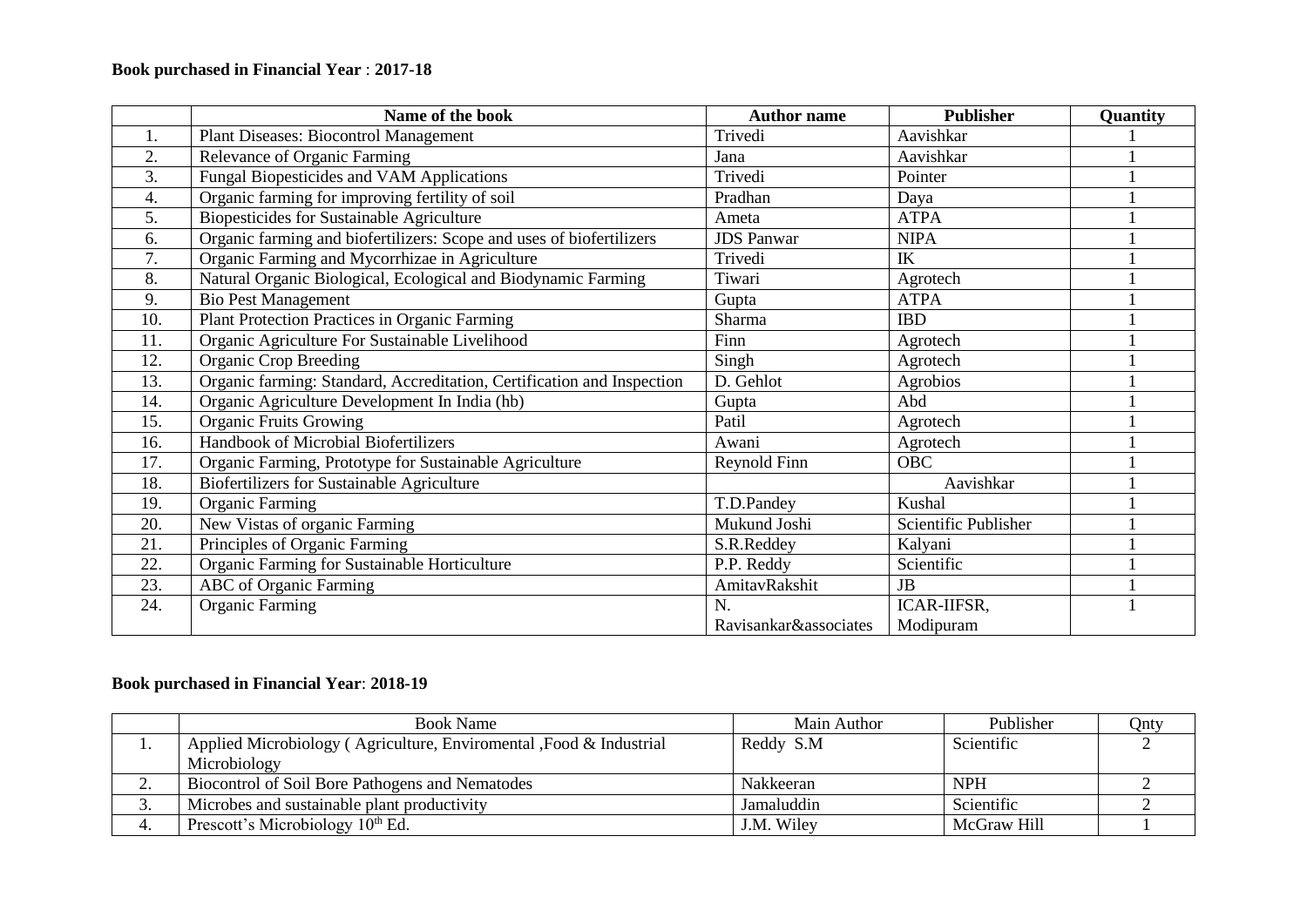|                               | Traditional Knowledge of Organic Farming                            | R.M. Plant            | Akansha     |  |
|-------------------------------|---------------------------------------------------------------------|-----------------------|-------------|--|
| 6.                            | <b>Organic Farming Components and Management</b>                    | Gehlot                | Agrobios    |  |
| ⇁<br>$\overline{\phantom{a}}$ | Organic Farming Theory and Practice                                 | Palaniappan           | Scientific  |  |
| 8.                            | Organic Farming Standard accreditation Certification And Inspection | Gehlot                | Agrobios    |  |
| 9.                            | Organic Farming Hardcover                                           | A.k. Singh            | <b>NIPA</b> |  |
| 10.                           | Organic Farming Concepts, Application and Advance                   | S. Chand              | Astral      |  |
| 11.                           | Organic farming Principles, Prospects and Problems                  | Deshmukh              | Agrobios    |  |
| 12.                           | Soil Health for Better Crops                                        | Jana BL               |             |  |
| 13.                           | Soil Suitability for Crop Productivity                              | Singh AK $&$ Singh RS |             |  |
| 14.                           | Soil, Water and Plant Nutrient management                           | Sarkar AK et al       |             |  |

# **4. Award/ Recognitions /Fellowships received during 2017 -2019**

A. By PG students

| Fellowship | No. of Students Qualified                                                                                                        | <b>BAYER</b> scholarship |
|------------|----------------------------------------------------------------------------------------------------------------------------------|--------------------------|
|            | 2017-18                                                                                                                          | 2018-19                  |
| <b>JRF</b> | 4                                                                                                                                |                          |
| <b>SRF</b> |                                                                                                                                  |                          |
| <b>DBT</b> |                                                                                                                                  |                          |
| <b>NET</b> | 3                                                                                                                                | 6                        |
| Others     | Ms Babita Tamuli, Ph.D. Scholar received National<br>Fellowship (Rajib Gandhi National Fellowship for<br>Other Backward Classes) | $(BAYER \nscholarship)$  |

## **Honour/Award received by students**

| a) Mr Mridupawan Saikia           | Received Best Poster Award in 1st Asian Conference on Water and Land management<br>for food and livelihood Security organized Soil Conservation Society of India, New<br>Delhi, at Indira Gandhi Krishi Vishwavidyalaya, Raipur and during 20-22 January, 2017 |
|-----------------------------------|----------------------------------------------------------------------------------------------------------------------------------------------------------------------------------------------------------------------------------------------------------------|
| b) Shraddha Mohanty, 2016-AMJ-153 | • Winner of Indian Society of Soil Science Zonal Award (East Zone) for best M. Sc.<br>Dissertation in Soil Science, 2018                                                                                                                                       |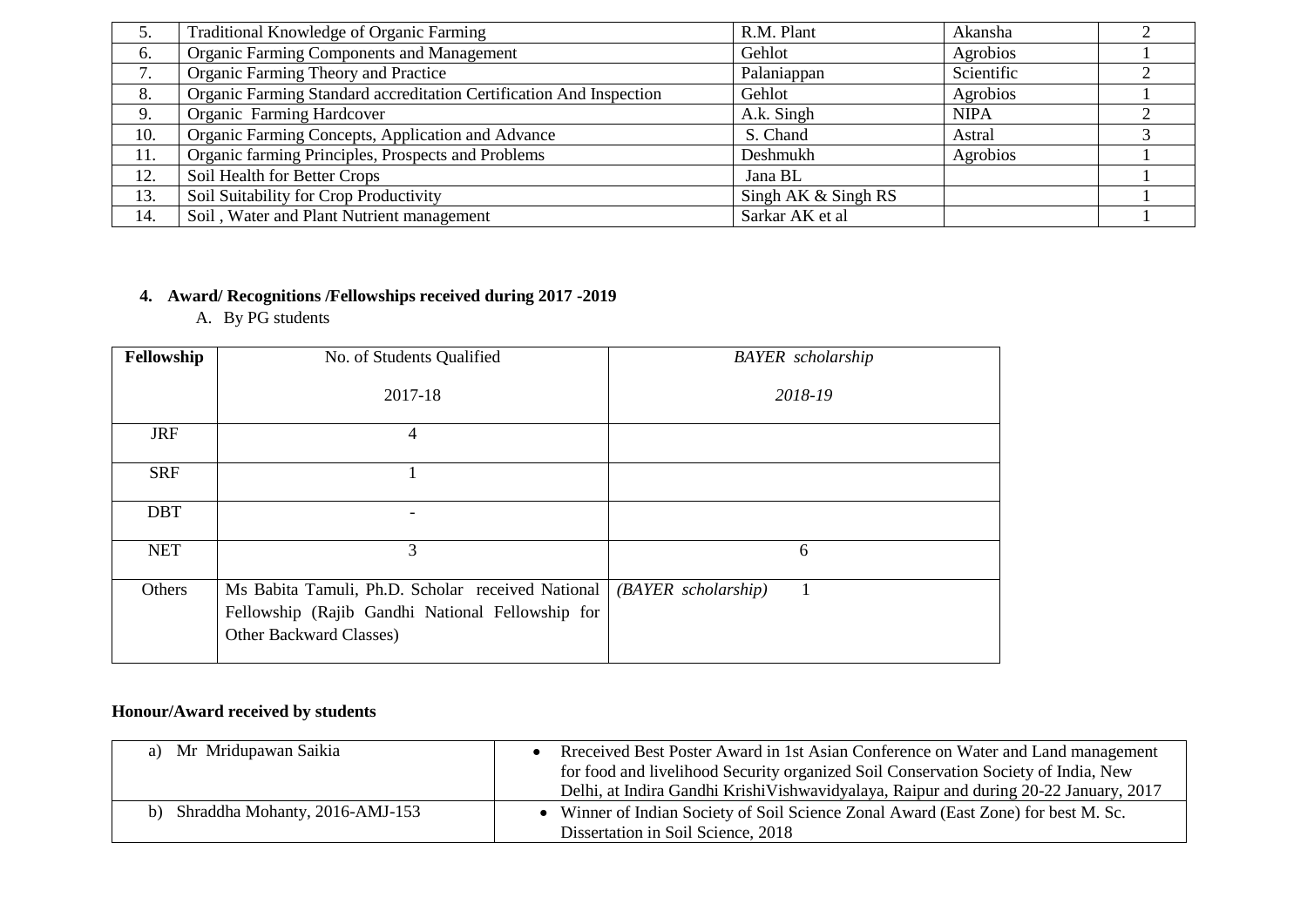|                                              | • 1 <sup>st</sup> prize in All India Post Graduate Students' Research Convention in Soil Science held at<br>Bihar Agricultural University, Bhagalpur during 15-16 March, 2019.                                                                                                                                                                                                                                                                                                                                                                                                                                                                        |
|----------------------------------------------|-------------------------------------------------------------------------------------------------------------------------------------------------------------------------------------------------------------------------------------------------------------------------------------------------------------------------------------------------------------------------------------------------------------------------------------------------------------------------------------------------------------------------------------------------------------------------------------------------------------------------------------------------------|
| Prarthana Priyam Hazarika, 2018-ADJ-50<br>C) | Second Prize in Poster Presentation at Research Conclave'18, IIT Guwahati (March'18)<br>$\bullet$<br>Best Paper award in Poster Session (Technical Session V) at 27th National Conference of<br>Soil Conservation Society of India, New Delhi on sustainable management of soil and<br>water resources for doubling farmers' income, AAU, Jorhat (2018).<br>Best interactive poster award at International Conference on Next Generation Plant<br>$\bullet$<br>Production and Bioresources Utilization Technologies, IIT, Guwahati, February 11-13,<br>2019<br>Best poster award at Research conclave '19, IIT, Guwahati during March 14 to 17, 2019. |
|                                              | Third prize at three minutes thesis presentation at Research conclave'19, IIT, Guwahati<br>during March 14 to 17, 2019.                                                                                                                                                                                                                                                                                                                                                                                                                                                                                                                               |
| Lekhika Borgohain, 2018- ADJ-48<br>d)        | Best Oral Presentation, Research Conclave-2019, Held at IIT Guwahati on 17-18 March,<br>$\bullet$<br>2019                                                                                                                                                                                                                                                                                                                                                                                                                                                                                                                                             |

### **B. Honour/Award Received By Faculty (2017-19)**

1. Dr. R. M. Karmakar, Professor & Head, Department of Soil Science, FA, AAU, Jorhat selected as Editor, Journal of the Indian Society of Soil Science, New Delhi.

2. Dr. K. N. Das, Professor, Department of Soil Science

- Conferred with the Fellow of Indian Society of Agricultural Biochemist (F.I.S.A.B), Kanpur on 6<sup>th</sup> December 2016 at AAU, Annand, Gujrat.

- 3. Dr. Niloy Borah, Professor, College of Horticulture, Department of Soil Science
	- Conferred with the Fellow of Indian Society of Agricultural Biochemist (F.I.S.A.B), Kanpur on 6th December 2016 at AAU, Annand, Gujrat.
	- Leadership Award 2016 conferred by Soil Conservation Society of India, New Delhi.
- 4. DrDevajit Bhattacharyya, Professor, Department of Soil Science
	- Nominated as a Member of the Academic Council of Gauhati University for a period of 3 years
- 5. Dr. K. N. Das, Professor received Best Teacher Award, 2018-19
- 6. Dr. BipulDeka, Professor received 'Leadership Award' of Soil Conservation Society of India, New Delhi (2018)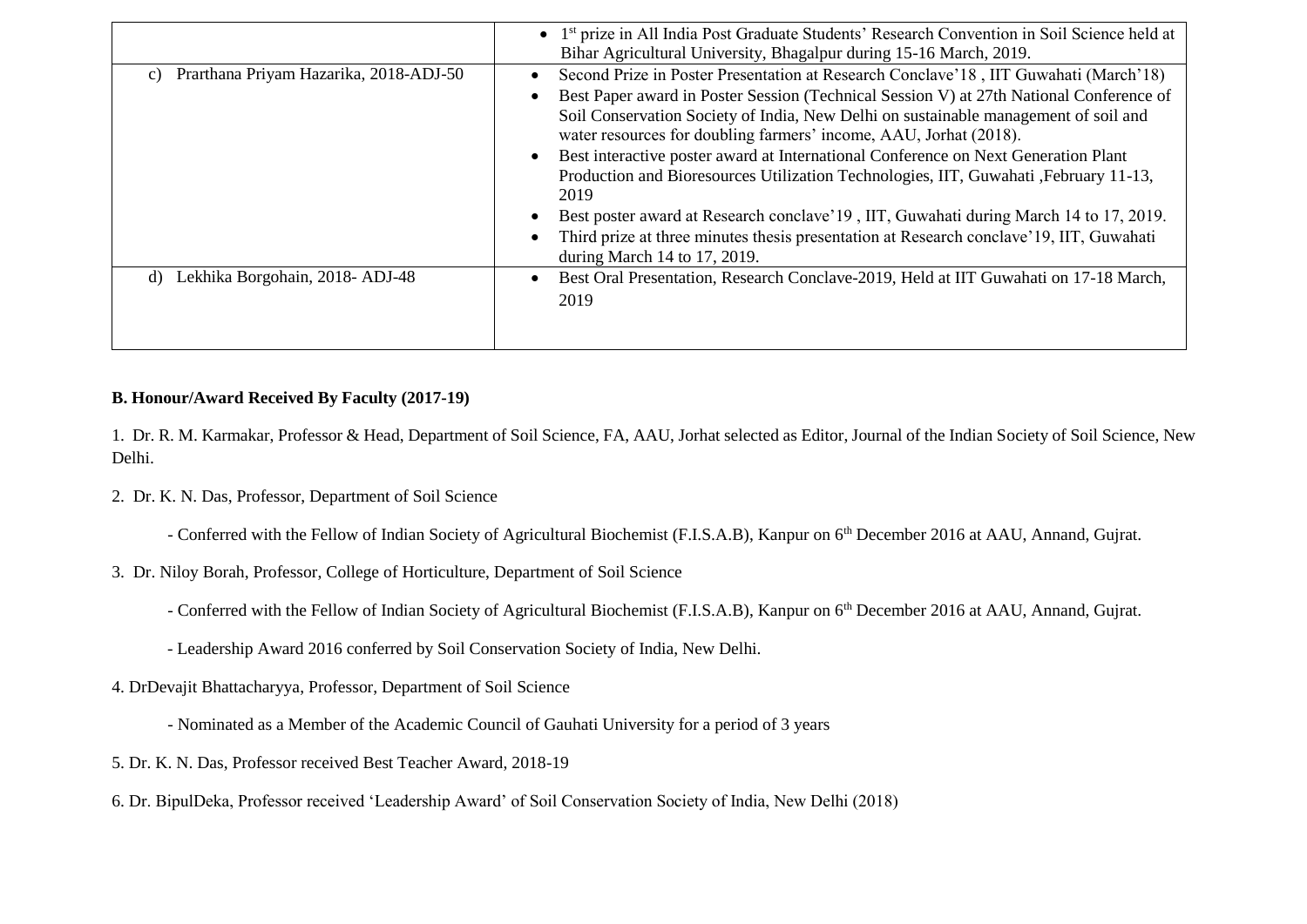7.Mr. Bhabesh Gogoi, Junior Scientist, received 'Leadership Award' of Soil Conservation Society of India, New Delhi (2018)

8. Dr. DaneshTamuli, Assistant Professor received Best paper award in oral session in the 27th National Conference of Soil Conservation Society of India, New Delhi, held at AAU, Jorhat during October 25-27, 2018.Paper title: Toxicity and bioremediation feasibility of iron (II) through bacillus spp in few Indica rice cultivars of Assam: A laboratory study.

9. Dr. Anjali Basumatary, Professor received Best paper award in the 27th National Conference of Soil Conservation Society of India, New Delhi, held at AAU, Jorhat during October 25-27, 2018. Paper title: Spatial variability of fertility status in soils of Dhubri district of Assam

10. Dr Nilay Borah, Professor was honored by the Soil Conservation Society of India, New Delhi with Gold Medal for his commendable contribution to the cause of Soil Science in the International conference held at National Agricultural Science Complex, New Delhi from 5-9 November,2019

| <b>SI</b>      | Author(s)                                                                                                        | <b>Year of</b> | <b>Title</b>                                                                                                                                                  | <b>Journal Name,</b>                                                                            | <b>NAAS</b>  | Impact                       |
|----------------|------------------------------------------------------------------------------------------------------------------|----------------|---------------------------------------------------------------------------------------------------------------------------------------------------------------|-------------------------------------------------------------------------------------------------|--------------|------------------------------|
| No.            |                                                                                                                  | Publicatio     |                                                                                                                                                               | Volume, page nos.                                                                               | <b>Score</b> | factor                       |
|                |                                                                                                                  | $\mathbf n$    |                                                                                                                                                               |                                                                                                 |              | (Thomson<br><b>Reuters</b> ) |
| 1              | DekaBipul, MaruthiSankar, G.R.,<br>Dutta, Marmai, Baruah, T.C.,<br>Pushpanjali, Kumari, V.V. and<br>Mishra, P.K. | 2017           | Assessment of fertility potential for<br>the soils of Northern Brahmaputra<br>valley zone of Assam using Principal<br><b>Component Analysis</b>               | Indian Journal of Soil<br>Conservation 45 (1),<br>$1 - 11$                                      | 5.2          |                              |
| $\overline{2}$ | Nasrin, M., Borua, S., Borua, R.<br>and Deka, B.                                                                 | 2017           | Knowledge Level of Farmers on<br><b>Recommended Cultivation Practices</b><br>of Off-season Vegetable Crops under<br>Low Cost Polyhouse Technology in<br>Assam | Asian Journal of<br>Agricultural<br><b>Extension, Economics</b><br>& Sociology<br>$21(4)$ , 1-6 | 4.35         |                              |
| 3              | Dutta, Marami, Karmakar, R.M.,<br>Borkakati, K. and DekaBipul                                                    | 2017           | Characterization and Classification of<br>Soils of Tipukjan Watershed of the<br><b>Upper Brahmaputra Valley of Assam</b>                                      | Journal of the Indian<br>Society of Soil<br><b>Science</b><br>65 (4), 349-359                   | 5.23         |                              |
| 4              | Dutta, Namita, Dutta, Samiron and<br>Karmakar, R.M.                                                              | 2017           | Characterization and classification of<br>some alluvium derived soils under                                                                                   | Journal of the Indian<br>Society of Soil<br>Science                                             | 5.23         |                              |

# **5. List of Publications during 2017-2019**

**a. Paper Published in Peer Reviewed Journal**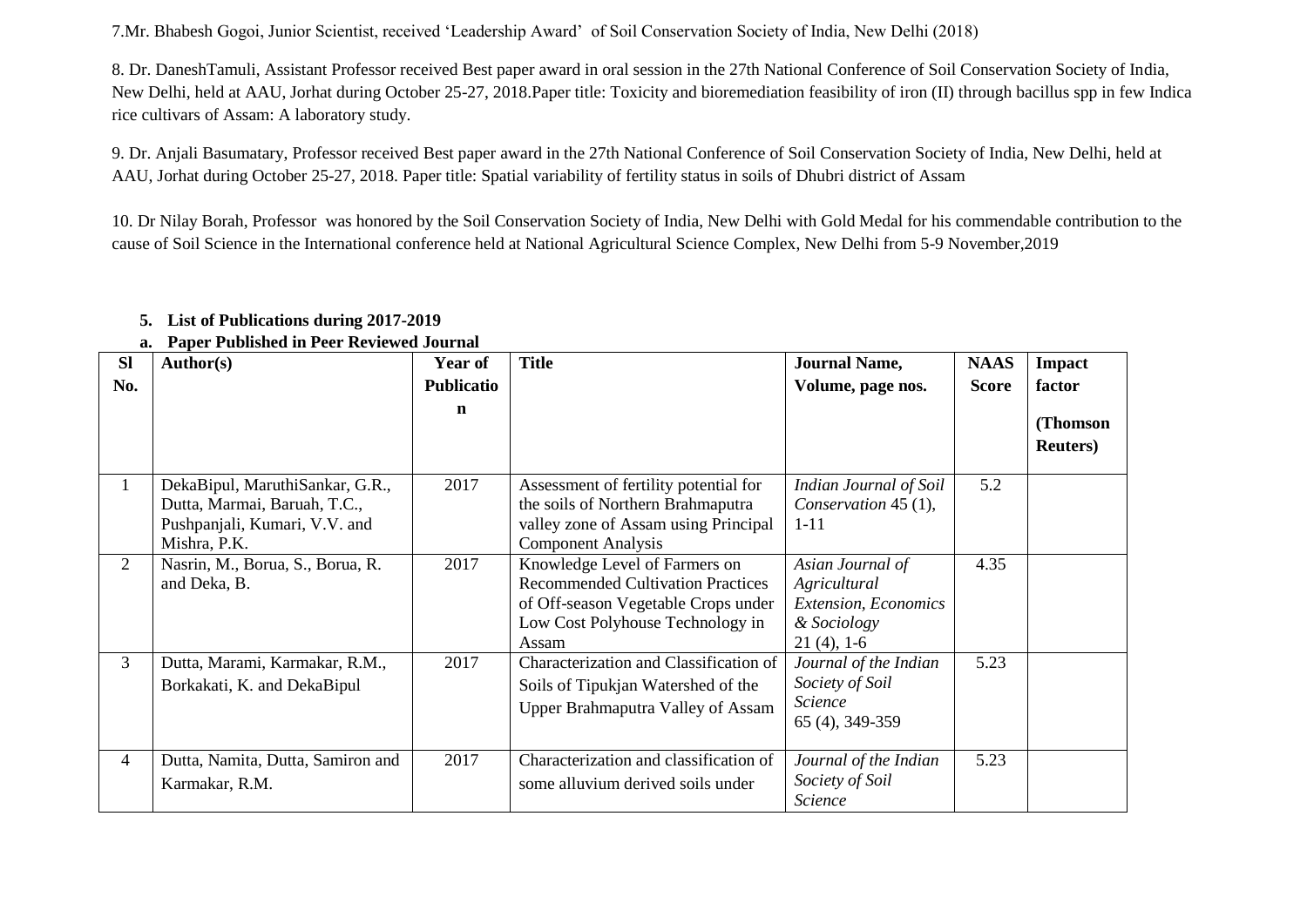|                 |                                                                                                                                                                  |      | different land uses in Jorhat district<br>of Assam                                                                                                                                             | 65 (4), 360-368                                                                                              |                              |       |
|-----------------|------------------------------------------------------------------------------------------------------------------------------------------------------------------|------|------------------------------------------------------------------------------------------------------------------------------------------------------------------------------------------------|--------------------------------------------------------------------------------------------------------------|------------------------------|-------|
| 5               | Basumatary, A.,<br>Shange, JJ., Bhattacharyya, D., Das<br>K. N., &. Kandali, G. G.                                                                               | 2017 | Sulphur fertilization for increased<br>yield of blackgram and soil fertility<br>in an Inceptisol of Assam                                                                                      | Annals of plant and<br>soil research.<br>19(4):350-354                                                       | 4.39                         |       |
| 6               | Basumatary, P, Narzary, B.D.,<br>Phookan, D.B and Basumatary, A                                                                                                  | 2017 | Combined effect of nitrogen,<br>phosphorus, potassium and boron on<br>yield and quality of broccoli(Brassica<br>oleraceavar italic).                                                           | Research on crops<br>18(3) 468-471.                                                                          | 4.75                         |       |
| $7\phantom{.0}$ | Baral, A. P., Saikia, L., Kotoky,<br>U., Baruah, S & Tamuly, D                                                                                                   | 2018 | Organic nutrition for potato-<br>cucumber-okra cropping sequence                                                                                                                               | <b>International Journal</b><br>of Pure and Applied<br>Bioscience                                            | 4.74<br>(2018)               | 6.327 |
| 8               | Sita<br>Jain, D.,<br>D.<br>$S_{\cdot\cdot}$<br>SumanSanadhya, S., Nath, D.J.&<br>K. Khandelwal, K.S.                                                             | 2017 | Molecular characterization and PCR-<br>based screening of cry genes from<br>Bacillus thuringiensis strains                                                                                     | 3 Biotech 7:4                                                                                                | 7.38<br>(in<br>2018<br>NAAS) | 1.361 |
| 9               | Buragohain, S., , Sarma, B., , Nath,<br>Gogoi,<br>D.J.,<br>N.,<br>Meena,<br>R.S.&Lal,R                                                                           | 2017 | Effect of 10 years of biofertiliser use<br>on soil quality and rice<br>yield on an Inceptisol in Assam,<br>India                                                                               | Soil Research                                                                                                | 7.61                         |       |
| 10              | Pujari, D., Bhattacharyya, B., Mishr<br>a, H., Bhagawati, S., Nath D.J.& M<br>edhi B.K.                                                                          | 2018 | soil<br>Linking<br>physico-chemical<br>properties with the recent upsurge<br>of Lepidiotamansueta (Coleoptera:<br>Scarabaeidae) in sugarcane ecosystem<br>of Majuli river island, Assam, India | Journal of<br>Entomological<br>Research, 42(1)19-26                                                          | $\overline{5.05}$            |       |
| 11              | Devi, G.,<br>Bhattacharyya,<br><b>B.,</b><br>Mishra, H &Nath, D.J.                                                                                               | 2018 | Rearing of two entomopathogenic<br>nematodes, HeterorhabditisBacteriop<br>hora poinar and Steinernema sp. in<br>termite (OdontotermesObesus ramb.)                                             | <b>Applied Biological</b><br>Research20(1),77-81                                                             | 5.07                         |       |
| 12              | Sharma, V.<br>$\overline{K}$ .<br>A.,<br>Patra,<br>Purakayastha, T. J., Barman, M.,,<br>SarvendraKumar, S.,<br>Chakraborty, D., Kapil A. Chobhe1<br>&Nath, D. J. | 2017 | Effect<br>of<br>Integrated<br>Nutrient<br>Management in Rice on Nitrogen<br>Availability, L-asparaginase and L-<br>glutaminase Activity in Acidic Soil                                         | <b>International Journal</b><br>of Current<br>Microbiology and<br><b>Applied Sciences</b><br>6(9): 3777-3783 | 5.38                         |       |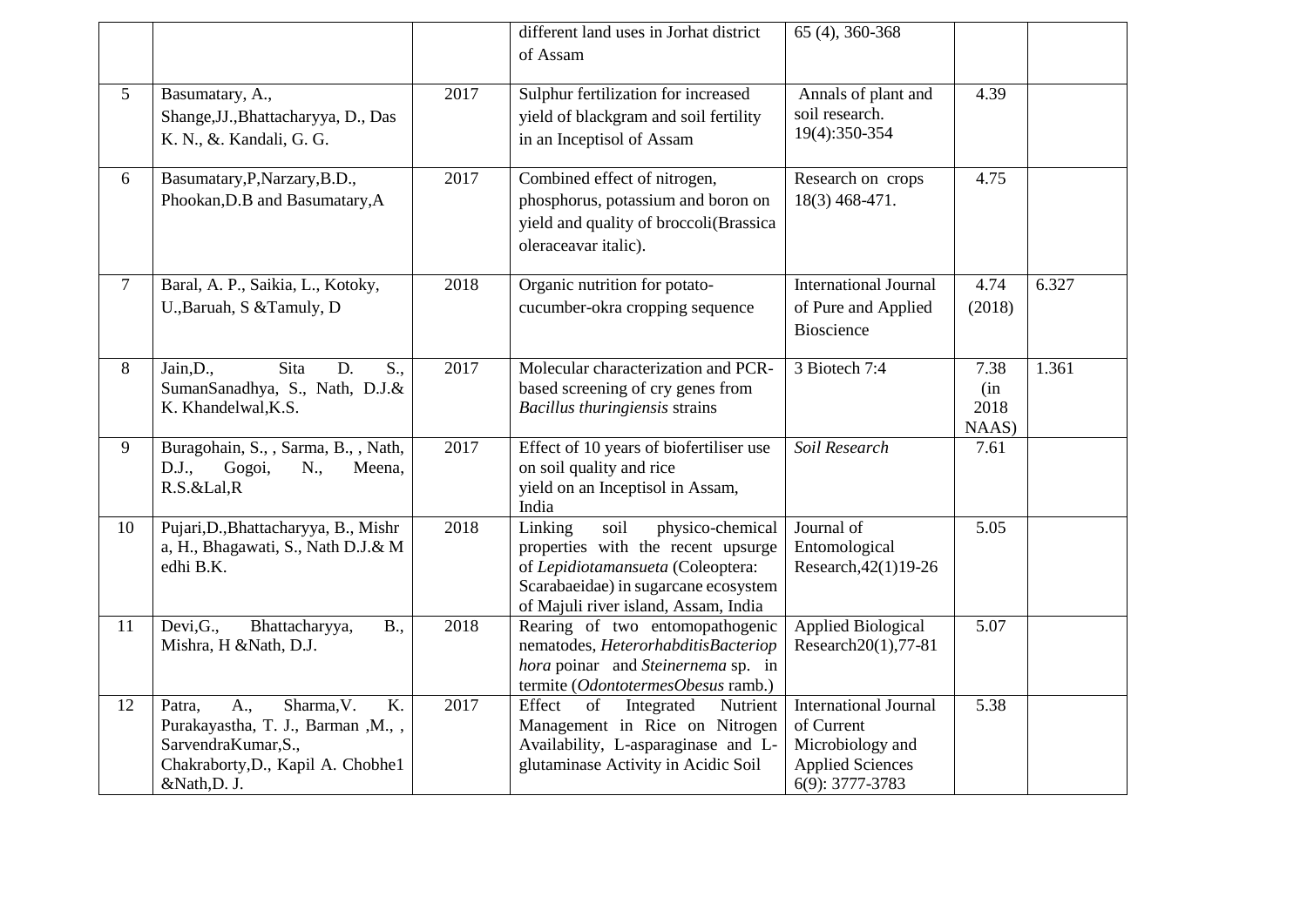| 13 | Chutia, R, Bhagawati, P.C. & Nath<br>D.J.                                                                        | 2017 | Effect of Biofertilizer and Integrated<br>Nutrient Management on Growth of<br>Potato and Soil Microbial Activity                                                                                 | <b>International Journal</b><br>of Current<br>Microbiology and<br><b>Applied Sciences</b><br>$6(12): 355-365$ | 5.38 |  |
|----|------------------------------------------------------------------------------------------------------------------|------|--------------------------------------------------------------------------------------------------------------------------------------------------------------------------------------------------|---------------------------------------------------------------------------------------------------------------|------|--|
| 14 | Barua, Rashmi; Medhi, B.K.;<br>Patgiri, D.K.; Bhattacharyya, D.<br>and Deka, C.R.                                | 2017 | Soil organic carbon stock in<br>agricultural land of Jorhat district of<br>Assam.                                                                                                                | Journal of Soil and<br>Water Conservation,<br>$16(1): 25-31$                                                  | 5.08 |  |
| 15 | Saikia, M; Bhattacharyya, D.<br>;Patgiri, D.K.; Thakuria, R.K.,<br>Deka, P. and Borah, N.                        | 2017 | ). Physical characteristics of puddle<br>rice soils as influenced by agro-<br>ecological and and situations.                                                                                     | Journal of Soil and<br><b>Water Conservation</b><br>$16(3)$ : 221-227                                         | 5.08 |  |
| 16 | Nayak, M.K.; Patgiri, D.K. and<br>Baruah, T.C. (2017).                                                           | 2017 | Effect of Organic Matter and Initial<br>Moisture Content on Water<br>Transmission Characteristics of<br>Alfisols of Assam.                                                                       | Agropedology.<br>$27(1):36-41$                                                                                | 4.16 |  |
| 17 | MilonJyotiKonwar, M.K. Sarmah,<br>K.N. Das, LoleshPegu, Syed<br>WasifurRahman and Shyamal<br><b>Kumar Phukon</b> | 2018 | Performance of direct seeded salirice<br>as influenced by sowing dates, sowing<br>methods and nutrient management<br>practices.<br>Print ISSN:0253-150X / Online<br>ISSN:0976-0547 (Feb 2, 2018) | Agric. Sci. Digest., 38<br>$(1): 40-43$                                                                       | 4.21 |  |
| 18 | PrakshiptaBoruah, A. Sarma and<br>Das, K.N.                                                                      | 2018 | Water Saving Strategy in Rice by<br>Alternate<br>Wetting<br>Drying<br>and<br>Technology.                                                                                                         | Int.J.Curr.Microbiol.<br>App.Sci. 7(03): 1333-<br>1340.                                                       | 5.38 |  |

| 19 | Mohanty, S and Karmakar, R. M. | 2018 | Forms of iron in clay fraction of                        | Journal of              | 5.21 |  |
|----|--------------------------------|------|----------------------------------------------------------|-------------------------|------|--|
|    |                                |      | paddy and associated non-paddy soils   Pharmacognosy and |                         |      |  |
|    |                                |      | of Assam                                                 | Phy to chemistry, 2018; |      |  |
|    |                                |      |                                                          | 7(6): 2677-2682         |      |  |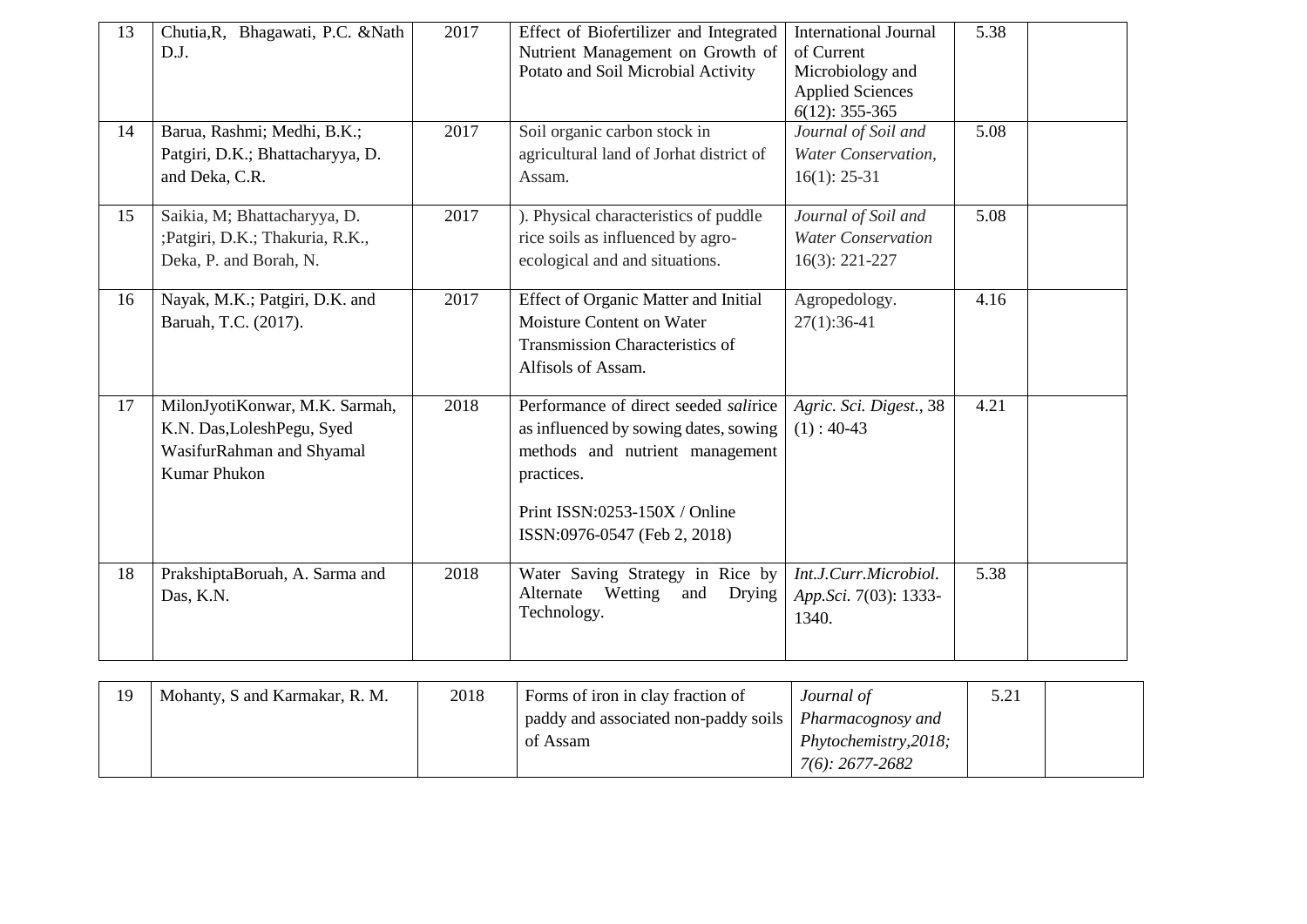| 20  | Gogoi, A., Barbora, A.C., Kakati,<br>R.K, Bhattacharya, B., Dutta, S and<br>Saikia, J                                         | 2018 | <b>Effect of Integrated Nutrient</b><br>Management on Growth, Yield,<br>Quality and Nutrient Content of<br>Khasi Mandarin (Citrus reticulate) in<br>Acidic Soils of Assam, India | <b>International Journal</b><br>of Current<br>Microbiology and<br><b>Applied Sciences</b><br>Volume 7, Number 09,<br>pp: 1675-1689 | 5.38 |  |
|-----|-------------------------------------------------------------------------------------------------------------------------------|------|----------------------------------------------------------------------------------------------------------------------------------------------------------------------------------|------------------------------------------------------------------------------------------------------------------------------------|------|--|
| 21. | Ahmed, P., Saikia, M., Pathak, K.,<br>Dutta, S and Sarmah A.C.                                                                | 2019 | Effect of Microclimatic Regimes and<br>Nitrogen Management on Growth<br>and Yield of Direct Seeded Rice<br>(Oriza sativa L.) under Rainfed<br>Condition                          | <b>International Journal</b><br>of Current<br>Microbiology and<br><b>Applied Sciences</b><br>Volume 8, Number 02,<br>pp: 1351-1358 | 5.38 |  |
| 22  | Kandali, GG., Barua, NG.,<br>Basumatary, A., Medhi, B.K.,<br>&Karmakar, R.M.                                                  | 2018 | Critical limit of zinc for response of<br>rice to zinc application in acidic soils<br>of Assam.                                                                                  | Oryza, 55, 308-316                                                                                                                 | 4.44 |  |
| 23  | Bhuyan S, Kandali, G.G., Deka, K.,<br>Karmakar, R.M., Choudhury, M., &<br>Borah, K.                                           | 2018 | Impact of organic and conventional<br>tea cultivation practices on soil health.                                                                                                  | <b>International Journal</b><br>of chemical<br>studies, 3,502-508                                                                  | 5.31 |  |
| 24  | Mondal, S.C., Sarma, B., Farooq,<br>M., Nath, D.J. and Gogoi, N                                                               | 2019 | Cadmium Bioavailability in Acidic<br>Soils under Bean Cultivation: Role of<br>Soil Additives.                                                                                    | <b>International Journal</b><br>of Environmental<br>Science and<br>Technology                                                      | 8.04 |  |
| 25  | Buragohain, S., Nath, D.J., Devi, Y.<br>B., Bhattacharyya, B and Dutta, S.                                                    | 2018 | characterization<br>Molecular<br>of<br>potassium solubilizing bacteria from<br>crop rhizosphere of the North Eastern<br>Region of India.                                         | <b>Current Science</b><br>114(12):2543-2548.                                                                                       | 6.84 |  |
| 26  | Patra, A., Sharma, V.K.,<br>Purakayastha, T.J., Barman, M.,<br>Kumar, S., Chakraborty, D.,<br>kapilChobhe, A., and Nath, D.J. | 2018 | Long-term effect of integrated<br>nutrient management on yield and<br>nutrients uptake by rice (Oryza<br>sativa) in acid soil.                                                   | Indian Journal of<br><b>Agricultural Sciences.</b><br>88 (4): 579-583.                                                             | 6.22 |  |
| 27  | Saikia, J., Saikia, L., Phookan, D.B.<br>and andNath, D.J                                                                     | 2018 | Effect of biofertilizer consortium on<br>yield, quality and soil health of<br>French bean (Phaseolus vulgaris L.).                                                               | Legume Research,<br>41(5) 2018: 755-758.                                                                                           | 6.12 |  |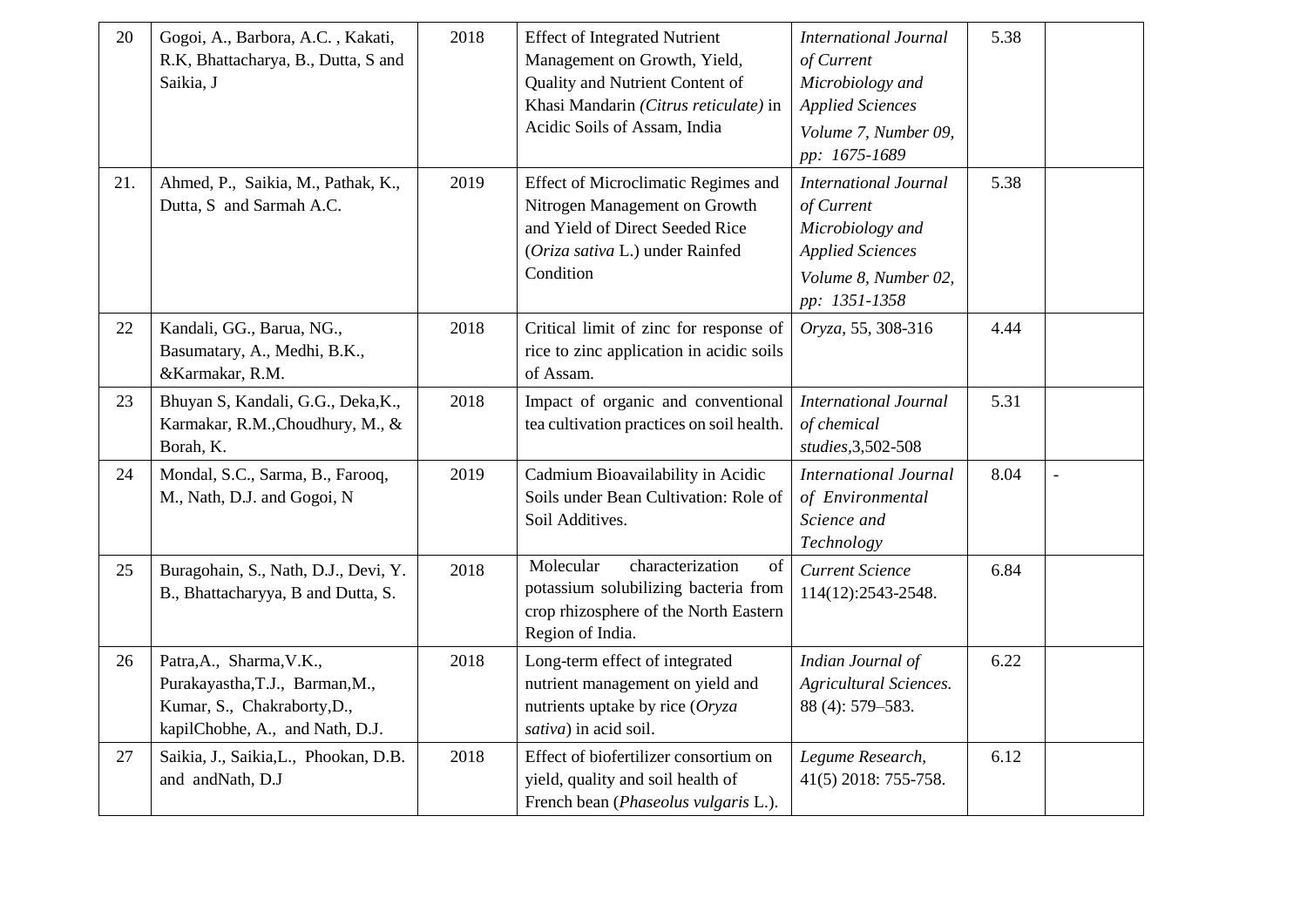| 28 | Ojah, I., Nath, D.J., Gayan, A and<br>Buragohain, S.                                | 2018    | Influence of Different Levels of<br>Phosphorus on the Effectiveness of<br>ArbuscularMycorrhizae in Rice<br>Rhizospher.                                                    | <b>International Journal</b><br>of Current<br>Microbiology and<br><b>Applied Sciences</b><br>$(2018) 7(7): 1076-$<br>1085.            | 5.38 |      |
|----|-------------------------------------------------------------------------------------|---------|---------------------------------------------------------------------------------------------------------------------------------------------------------------------------|---------------------------------------------------------------------------------------------------------------------------------------|------|------|
| 29 | Barik, N., Phookan, D.B., Kumar,<br>V., Teron, T., Millik and Nath, D.J.            | 2018    | Organic cultivation of Ridge Gourd<br>(LuffaacutangulaRoxb)                                                                                                               | Current Journal of<br>Applied Science and<br>Technology. $26(4)$ , 1-<br>6.                                                           | 5.32 |      |
| 30 | Rajkhowa, D.J., Sarma, A.K.,<br>Bhattacharya, P.N. and Mahanta, K.                  | 2019    | Bioconversion of agricultural waste<br>and its efficient utilization in the hilly<br>ecosystem of North East India.                                                       | <b>International Journal</b><br>of Recycling of<br>Organic Waste in<br>Agriculture,<br><b>Trends</b> in Plant<br>Science, 22, 550-553 | 6.40 | 0.40 |
| 31 | Gogoi, N. K.,<br>Deka, B. and<br>Bora, L.C. Bora                                    | 2018-19 | Remote sensing and its use in<br>detection and monitoring plant<br>diseases: A review                                                                                     | <b>Agricultural Reviews,</b><br>39(4), 307-313                                                                                        | 4.37 |      |
| 32 | Kashyap, N., Das, K.N., Deka, B.,<br>Dutta, M. andBasumatary, A.                    | 2018-19 | Individual and combined effect of<br>phosphorus and potassium on yield<br>and nutrient uptake of hybrid rice<br>(Oryza sativa) under IPNS in an<br>alluvial soil of Assam | Annals of Plant and<br>Soil Research, 20(2),<br>109-115                                                                               | 4.39 |      |
| 33 | Prarthana P. Hazarika, B.K. Medhi,<br>R.K. Thakuria, D.K. Patgiri1 and<br>KankuDeka | 2018    | Characterization of Grey Water to<br>Assess its Feasibility for Irrigation                                                                                                | <b>International Journal</b><br>of Current<br>Microbiology and<br><b>Applied Sciences</b><br>$(2018)$ 7(10): 1056-<br>1064            | 5.38 |      |
| 34 | Prarthana P Hazarika, BK Medhi,<br>RK Thakuria, DK Patgiri and<br>KankuDeka         | 2018    | Qualitative characterization for<br>suitability assessment of residential<br>grey water in terms of water quality<br>index                                                | <b>International Journal</b><br>of Chemical Studies,<br>$6(6)$ : 284-292                                                              | 5.31 |      |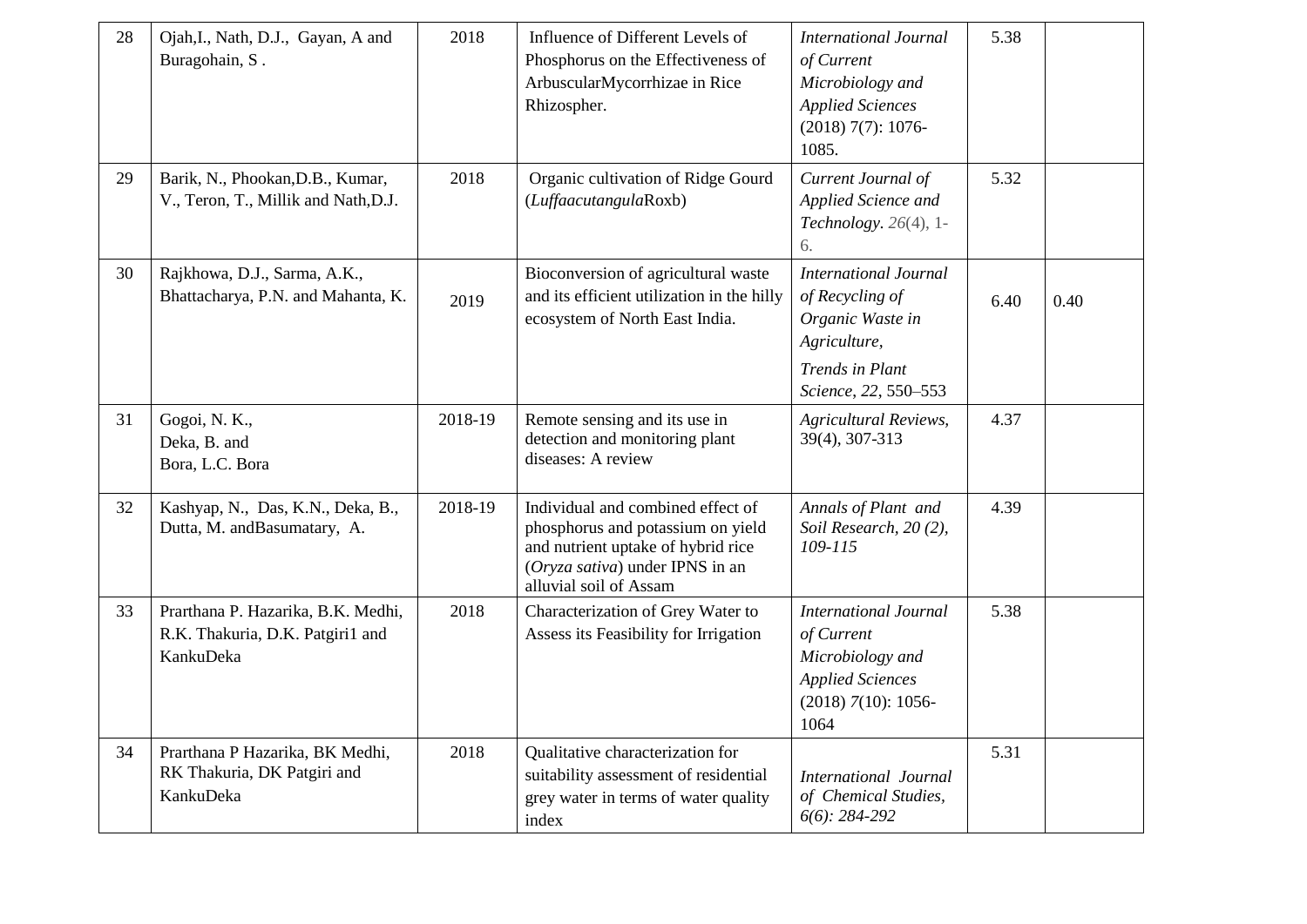| 35 | M.K. Nayak, D.K. Patgiri and T.C.<br>Baruah                                             | 2018 | Effect of organic matter and initial<br>moisture content on water<br>transmission characteristics of<br>Alfisols of Assam                                                                 | Agropedology, 27:36-<br>41                                                                                                         | 3.00 |       |
|----|-----------------------------------------------------------------------------------------|------|-------------------------------------------------------------------------------------------------------------------------------------------------------------------------------------------|------------------------------------------------------------------------------------------------------------------------------------|------|-------|
| 36 | Baruah, R, Medhi., B. K, Patgiri, D.<br>K., Bhattacharyya, D and Deka C.R.              | 2018 | Soil organic carbon stock in<br>agricultural land of<br>Jorhat district of Assam                                                                                                          | Journal of Soil and<br>Water<br>Conservation, 16(1):<br>$25 - 31$                                                                  | 3.00 |       |
| 37 | Basumatary, A., Shangne, J. J.,<br>Das, K. N and Bhattacharyya, D                       | 2018 | Impact of sulfur fertilization on<br>distribution of sulfur fractions and<br>use efficiency in blackgram in<br>subtropical acidic soil of Assam,<br>Indian.                               | Journal of Plant<br>Nutrition, Vol 41,<br>Issuel1 page 1436-<br>1443                                                               | 6.62 | 0.565 |
| 38 | Gogoi, A, Talukdar, M.C.<br>Basumatary, A and Baruah, U.                                | 2018 | Characterization and classification of<br>the soils of Dorika watershed of<br>Assam using GIS and remote<br>sensing techniques.                                                           | Journal of the Indian<br>Society of Soil<br>Science.66(4):341-350                                                                  | 5.23 |       |
| 39 | Gogoi1, A, Talukdar, M.C.<br>Basumatary, A., Baruah, U and<br>Deka, J                   | 2018 | Soil Site Suitability Evaluation of<br>Crops for Dorika Watershed of<br>Assam                                                                                                             | <b>International Journal</b><br>of Current<br>Microbiology and<br><b>Applied Sciences</b><br>ISSN: 2319-7706<br>Volume 7 Number 10 | 5.38 |       |
| 40 | Kashyap, N., Das, K.N., Deka, B.<br>and Dutta, M.                                       | 2018 | <b>Soil Test Based Fertilizer</b><br>Prescriptions under Integrated Plant<br>Nutrient Supply for Hybrid Rice (cv.<br>$US - 382$ ) in Alluvial Soils of Jorhat<br>District of Assam, India | <b>International Journal</b><br>of Current<br>Microbiology and<br><b>Applied Sciences</b><br>$(2018)$ 7(5): 3570-<br>3576          | 5.3  |       |
| 41 | Konwar, M. J., Sarmah, M.K.,<br>Das, K. N., Pegu, L., Rahman, S. W<br>and Phukon, S. K. | 2018 | Performance of direct seeded salirice<br>as influenced by sowing dates,<br>sowing<br>methods and nutrient management<br>practices                                                         | Agricultural Science<br>Digest., 38 (1) 2018 :<br>$40 - 43$                                                                        | 4.21 |       |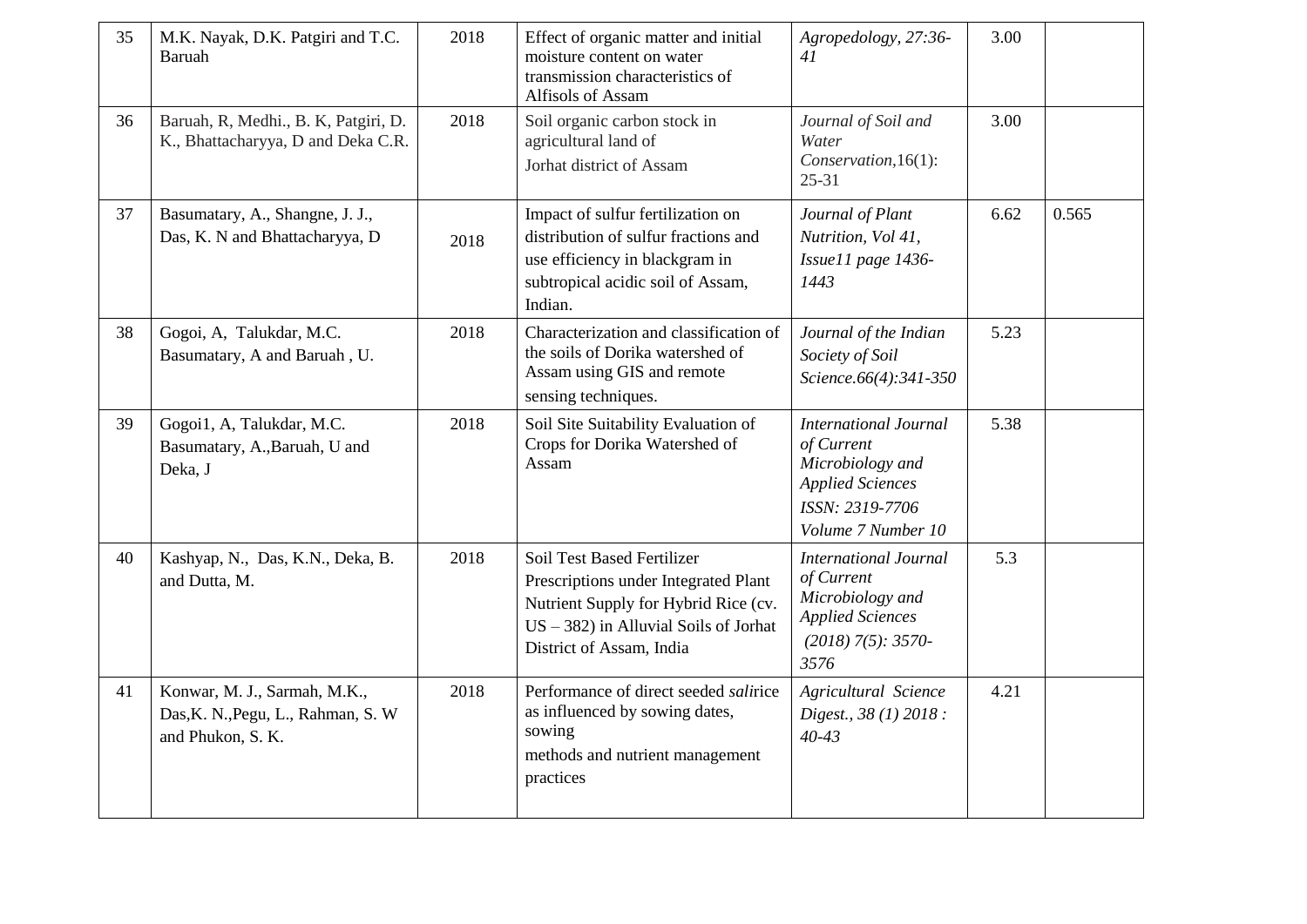| 42 | Boruah, P Sarma, A and Das, K.N.                                                                          | 2018 | Water Saving Strategy in Rice by<br>Alternate Wetting and Drying<br>Technology                                                                                                                                 | <b>International Journal</b><br>of Current<br>Microbiology and<br>Applied Sciences, 7(3):<br>1333-1340                                               | 5.3  |  |
|----|-----------------------------------------------------------------------------------------------------------|------|----------------------------------------------------------------------------------------------------------------------------------------------------------------------------------------------------------------|------------------------------------------------------------------------------------------------------------------------------------------------------|------|--|
| 43 | Prarthana P. Hazarika, B.K. Medhi,<br>R.K. Thakuria, Kanku Deka, and R<br>Borah                           | 2019 | Characterization of Grey Water to<br>Assess its Feasibility for Irrigation<br>under different soil types and depths<br>Authors: Prarthana P. Hazarika, B.K.<br>Medhi, R.K. Thakuria, KankuDeka,<br>and R Borah | Journal of<br>Pharmacognosy and<br>Phytochemistry $8(1)$ :<br>587-592                                                                                | 5.21 |  |
| 44 | KankuDeka, B. K. Medhi, G. G.<br>Kandali, K. Pathak, R. Das, D. C.<br>Nath and P. P. Hazarika.            | 2018 | Physicochemical Characteristics of<br><b>Activated Biochar Derived from</b><br><b>Different Sources Authors:</b>                                                                                               | International Journal<br>of Biochemistry<br><b>Research and Review</b><br>$22(2): 1-9, 2018$                                                         | 4.9  |  |
| 45 | Borgohain, L., Tamuly, D., Bora, N.,<br>Dutta, S., Nath, D. J., Thakuria, R.,<br>Borah, K and Bora, S. S. | 2019 | Kinetics of nitrogen mineralization as<br>influenced by liming and organic<br>amendments: a laboratory study                                                                                                   | <b>International Journal</b><br>of Current<br>Microbiology and<br><b>Applied Sciences</b><br>ISSN:2319-7706<br>volume 8 number 01<br>page no:853-865 | 5.38 |  |

**b. Book /Book Chapter published during 2017-18**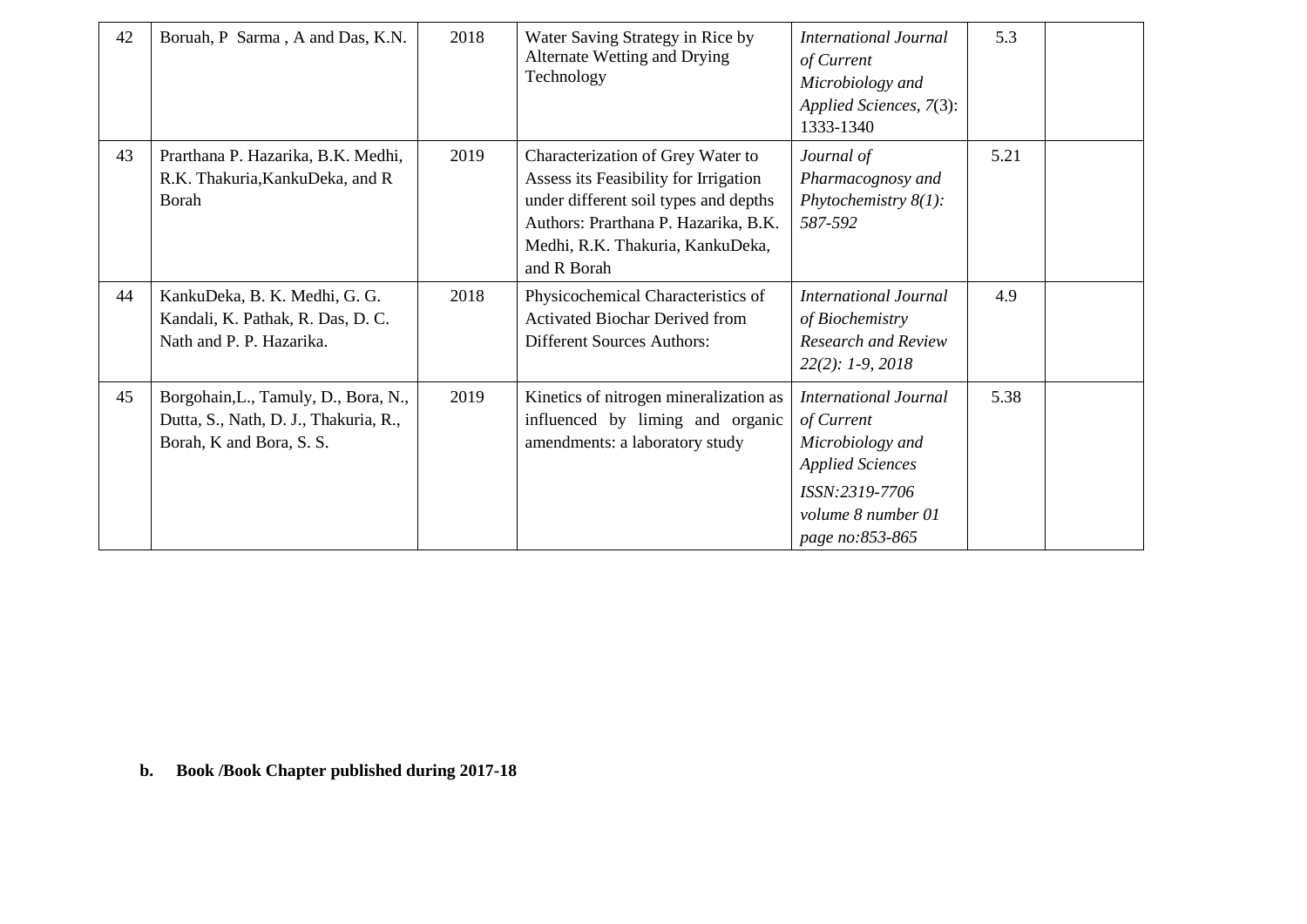| <b>SI</b><br>No. | Author(s)                                     | Year of<br><b>Publicat</b><br>ion | <b>Title</b>                                                      | Editor (s)                     | Name of Book,<br>Edition, page<br><b>Nos</b>                                                                                                                                   | <b>Name of Publisher</b>                                                               |
|------------------|-----------------------------------------------|-----------------------------------|-------------------------------------------------------------------|--------------------------------|--------------------------------------------------------------------------------------------------------------------------------------------------------------------------------|----------------------------------------------------------------------------------------|
| $\mathbf{1}$     | Deka, Bipul                                   | 2017                              | Mitigating Food Wastage for<br>Food Sustainability                | M. Sarmah                      | Amar Bigyan,<br>$40 - 43$                                                                                                                                                      | Assam Science Technology<br>& Environment Council                                      |
| $\overline{2}$   | Borua, S. and<br>Deka, B.                     | 2017                              | Organic farming techniques and<br>organic certification           | S. Borua, S. and<br>B. Deka    | Organic<br>farming<br>techniques and<br>organic<br>certification                                                                                                               | EEI, AAU, Jorhat                                                                       |
| 3                | Deka, Bipul                                   | 2017                              | SeujiDharaniDhunia                                                | Mahanta&<br>S.B.<br>P. Kakati  | Assam Agrian<br>(Vol 38): 36-44                                                                                                                                                | Editors, Assam Agrian                                                                  |
| $\overline{4}$   | Bipul,<br>Deka,<br>M.<br>Dutta,<br>Kalita. P. | 2017                              | Roll of Microbes in Nutrient<br><b>Release from Soil Minerals</b> | R.M. Karmakar,<br>and D.J.Nath | Compendium<br>of lectures on<br><b>ICAR</b><br>sponsored<br>training<br>on<br>"Culturing<br>Techniques for<br><b>Bio-fertilizers</b><br>Bio-<br>and<br>pesticides",<br>164-170 | Director, CAFT                                                                         |
| 5                | Deka, Bipul                                   | 2017                              | BorokhunorPaniSangrakshanAr<br>u Iyar Byabahar                    | Dr. A. Saikia                  | $62 -$<br>Anwexon,<br>64                                                                                                                                                       | Jorhat District Childrens'<br><b>Science Congress</b>                                  |
| 6                | Deka, Bipul                                   | 2018                              | Smart Farming: The Future of<br>Agriculture                       | N.N.Bora&T.Ne<br>og            | SeujSupan, 70-<br>73                                                                                                                                                           | 5 <sup>th</sup><br>Souvenir Committee,<br>Assam International Agri-<br>Horti Show-2018 |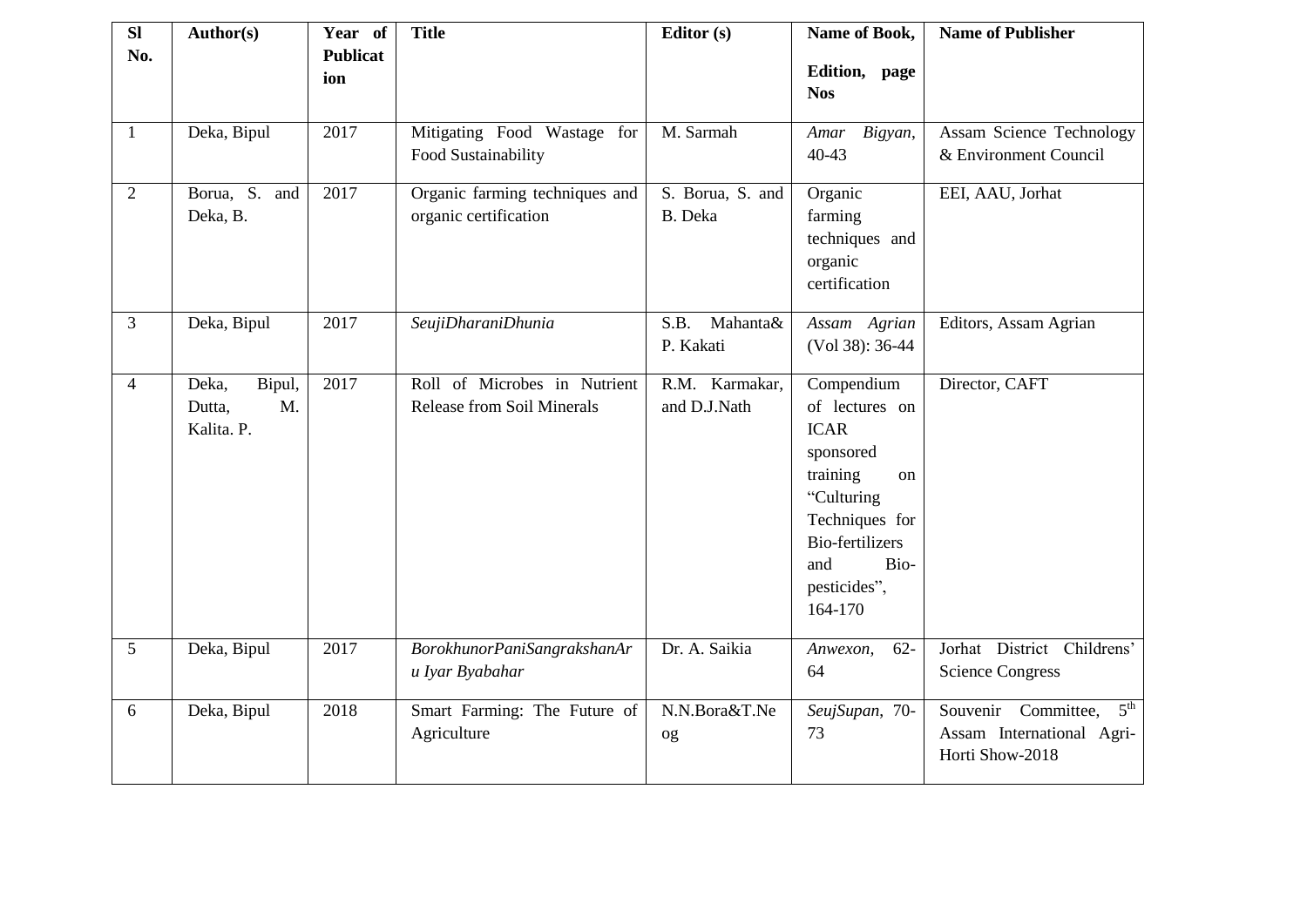| $\overline{7}$ | Deka,<br>B.,<br>Karmakar,<br>R.M., Dutta, M.<br>and Borkakati, | 2018 | <b>Training Manual on Soil Testing</b>                                                                                                       | B. Deka, B., R.M.<br>Karmakar,<br>MaramiDutta and<br>K.Borkakati | Training<br>Manual on Soil<br>Testing                                                                                                                                                                                                                            | Jorhat Chapter of Indian<br>Society of Soil Science |
|----------------|----------------------------------------------------------------|------|----------------------------------------------------------------------------------------------------------------------------------------------|------------------------------------------------------------------|------------------------------------------------------------------------------------------------------------------------------------------------------------------------------------------------------------------------------------------------------------------|-----------------------------------------------------|
|                | K.                                                             |      |                                                                                                                                              |                                                                  |                                                                                                                                                                                                                                                                  |                                                     |
| 8              | Deka, Bipul                                                    | 2018 | Management of Soil Physical<br>Condition in Organic Agriculture                                                                              | R.M. Karmakar,<br>and D.J.Nath.                                  | Compendium<br>of lectures on<br><b>ICAR</b><br>sponsored<br>training<br>on<br>"Recent<br>Development<br>Organic<br>in<br>Production<br>System"                                                                                                                   | Director, CAFT                                      |
| $\overline{9}$ | D.J.Nath,<br>AnjumaGayan,<br>K.Mahanta and<br>S.Buragohain     | 2017 | Isolation,<br>enumeration<br>and<br>characterization of Azospirillum<br>from<br>rhizosphere<br>crop<br>(Associative $N_2$ - fixing bacteria) | $\mathbf{r}$                                                     | Compendium<br>of<br>lectures-<br><b>ICAR</b><br>Sponsored 21<br>Training<br>days<br>Culturing<br>on<br>techniques for<br><b>Biofertilizers</b><br>and<br>Biopesticides,<br><b>CAFT</b><br>in<br>Organic<br>Farming, 7-27<br>November,<br>2017<br>(Pg No., 24-30) | <b>ICAR</b>                                         |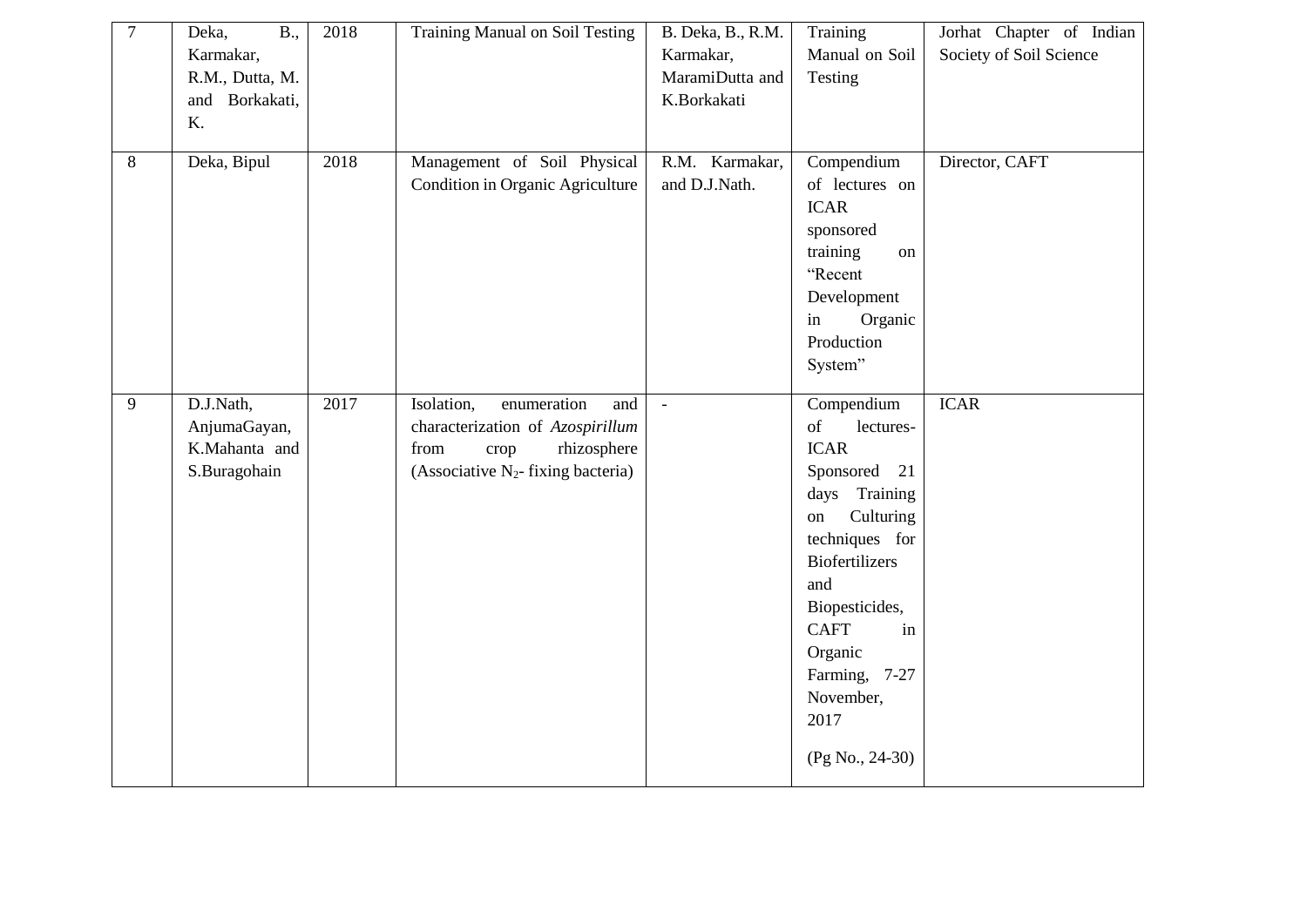| $10\,$ | AnjumaGayan,   | 2017 | Isolation, enumeration<br>and                                                                                                  | $\mathbf{r}$  | Compendium                                                                                                      | <b>ICAR</b> |
|--------|----------------|------|--------------------------------------------------------------------------------------------------------------------------------|---------------|-----------------------------------------------------------------------------------------------------------------|-------------|
|        | D.J.NathK.Mah  |      | characterization of Azotobacter                                                                                                |               | $% \overline{a}$ of<br>lectures-                                                                                |             |
|        | anta and       |      | from crop rhizosphere (Free                                                                                                    |               | <b>ICAR</b>                                                                                                     |             |
|        |                |      | living $N_2$ - fixing bacteria)                                                                                                |               | Sponsored 21                                                                                                    |             |
|        | S.Buragohain   |      |                                                                                                                                |               | days Training                                                                                                   |             |
|        |                |      |                                                                                                                                |               | Culturing<br>on                                                                                                 |             |
|        |                |      |                                                                                                                                |               | techniques for                                                                                                  |             |
|        |                |      |                                                                                                                                |               | <b>Biofertilizers</b>                                                                                           |             |
|        |                |      |                                                                                                                                |               | and                                                                                                             |             |
|        |                |      |                                                                                                                                |               | Biopesticides,                                                                                                  |             |
|        |                |      |                                                                                                                                |               | <b>CAFT</b><br>in                                                                                               |             |
|        |                |      |                                                                                                                                |               | Organic                                                                                                         |             |
|        |                |      |                                                                                                                                |               | Farming, 7-27                                                                                                   |             |
|        |                |      |                                                                                                                                |               | November,                                                                                                       |             |
|        |                |      |                                                                                                                                |               | 2017                                                                                                            |             |
|        |                |      |                                                                                                                                |               | $(Pg No., 31-40)$                                                                                               |             |
|        |                |      |                                                                                                                                |               |                                                                                                                 |             |
|        |                |      |                                                                                                                                |               |                                                                                                                 |             |
| 11     | D.J.Nath, Anju | 2017 | Isolation,<br>enumeration<br>and                                                                                               | $\mathcal{L}$ | Compendium                                                                                                      | <b>ICAR</b> |
|        | maGayan, K.Ma  |      | characterization<br>$% \left( \left( \mathcal{A},\mathcal{A}\right) \right) =\left( \mathcal{A},\mathcal{A}\right)$ of<br>Zinc |               | $% \left( \left( \mathcal{A},\mathcal{A}\right) \right) =\left( \mathcal{A},\mathcal{A}\right)$ of<br>lectures- |             |
|        | hanta<br>and   |      | solubilising<br>from<br>bacteria                                                                                               |               | <b>ICAR</b>                                                                                                     |             |
|        | S.Buragohain   |      | rhizosphere                                                                                                                    |               | Sponsored 21                                                                                                    |             |
|        |                |      |                                                                                                                                |               | days Training                                                                                                   |             |
|        |                |      |                                                                                                                                |               | Culturing<br>on                                                                                                 |             |
|        |                |      |                                                                                                                                |               | techniques for                                                                                                  |             |
|        |                |      |                                                                                                                                |               | <b>Biofertilizers</b>                                                                                           |             |
|        |                |      |                                                                                                                                |               | and                                                                                                             |             |
|        |                |      |                                                                                                                                |               | Biopesticides,                                                                                                  |             |
|        |                |      |                                                                                                                                |               | <b>CAFT</b><br>in                                                                                               |             |
|        |                |      |                                                                                                                                |               | Organic                                                                                                         |             |
|        |                |      |                                                                                                                                |               | Farming, 7-27                                                                                                   |             |
|        |                |      |                                                                                                                                |               | November,                                                                                                       |             |
|        |                |      |                                                                                                                                |               | 2017                                                                                                            |             |
|        |                |      |                                                                                                                                |               | $(Pg No., 41-46)$                                                                                               |             |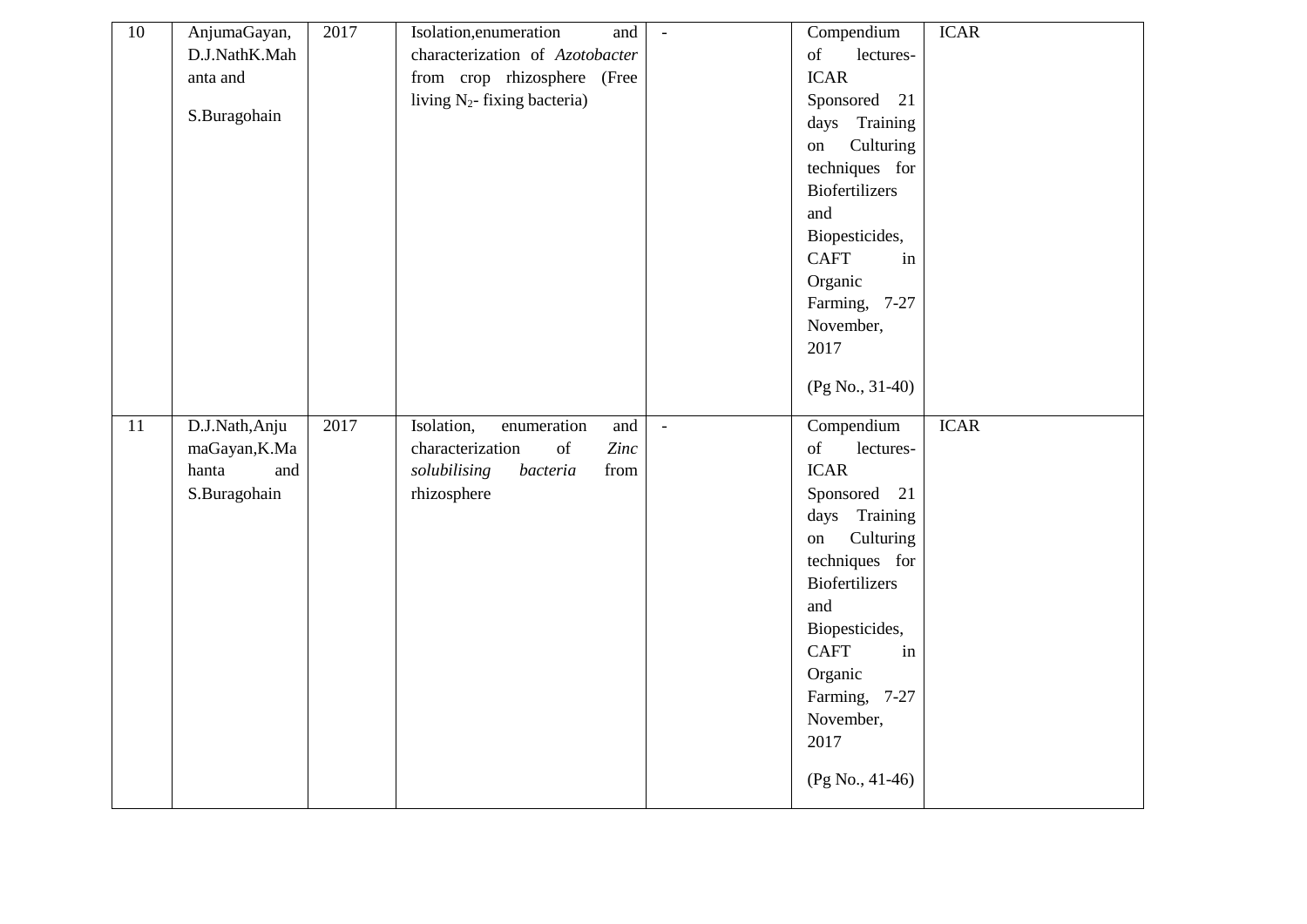| 12              | S.BuragohainA<br>njumaGayan, K.<br>Mahanta<br>and<br>D.J .Nath | 2017 | Potassium solubilzing bacteria:<br><b>Isolation and Screening</b>         | Compendium<br>$% \left( \left( \mathcal{A},\mathcal{A}\right) \right) =\left( \mathcal{A},\mathcal{A}\right)$ of<br>lectures-<br><b>ICAR</b><br>Sponsored<br>21<br>days Training<br>Culturing<br>on<br>techniques for<br>Biofertilizers                                                                                                                      | <b>ICAR</b> |
|-----------------|----------------------------------------------------------------|------|---------------------------------------------------------------------------|--------------------------------------------------------------------------------------------------------------------------------------------------------------------------------------------------------------------------------------------------------------------------------------------------------------------------------------------------------------|-------------|
|                 |                                                                |      |                                                                           | and<br>Biopesticides,<br><b>CAFT</b><br>in<br>Organic<br>Farming, 7-27<br>November,<br>2017<br>(Pg No., 47-54)                                                                                                                                                                                                                                               |             |
| $\overline{13}$ | S.BuragohainA<br>njumaGayan<br>and D.J. Nath                   | 2017 | Liquid<br>formulations<br>$\overline{\text{of}}$<br><b>Biofertilizers</b> | Compendium<br>$% \left( \left( \mathcal{A},\mathcal{A}\right) \right) =\left( \mathcal{A},\mathcal{A}\right)$ of<br>lectures-<br><b>ICAR</b><br>Sponsored 21<br>days Training<br>Culturing<br>on<br>techniques for<br>Biofertilizers<br>and<br>Biopesticides,<br><b>CAFT</b><br>in<br>Organic<br>Farming, 7-27<br>November,<br>2017<br>(Pg No., 181-<br>183) | <b>ICAR</b> |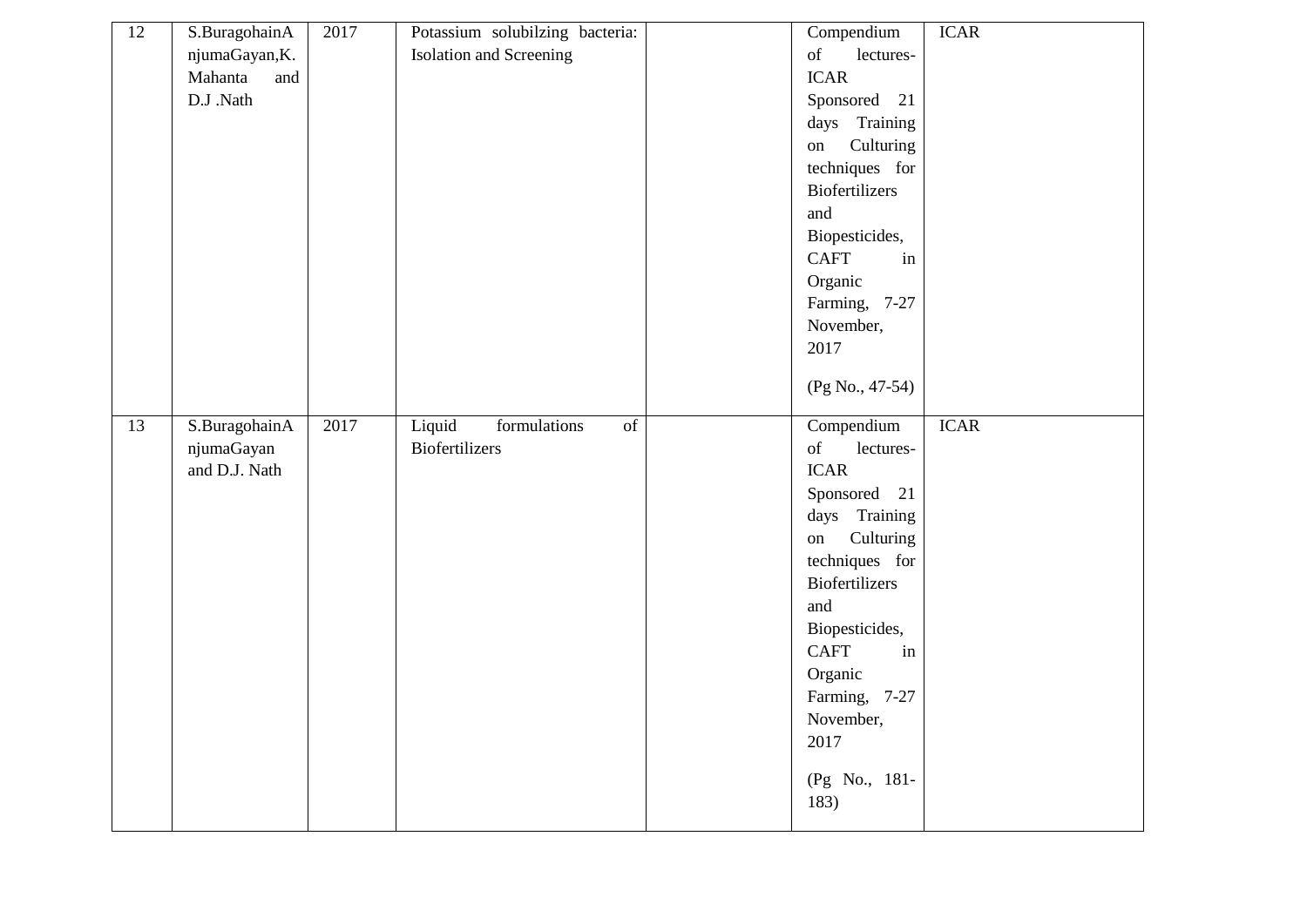| 14              | AnjumaGayan     | 2017 | Biofertilizer<br>Isolation<br>$\sigma f$ | Compendium                     | <b>ICAR</b> |
|-----------------|-----------------|------|------------------------------------------|--------------------------------|-------------|
|                 | and D.J.Nath    |      | microbes from crop rhizosphere           | lectures-<br>of                |             |
|                 |                 |      |                                          | <b>ICAR</b>                    |             |
|                 |                 |      |                                          | Sponsored 10                   |             |
|                 |                 |      |                                          | Short<br>days                  |             |
|                 |                 |      |                                          | course<br>on                   |             |
|                 |                 |      |                                          | Preparation of                 |             |
|                 |                 |      |                                          | bioformulation                 |             |
|                 |                 |      |                                          | of fungal and                  |             |
|                 |                 |      |                                          | <b>Bacterial</b>               |             |
|                 |                 |      |                                          | biocontrol                     |             |
|                 |                 |      |                                          | for<br>agents                  |             |
|                 |                 |      |                                          | management of                  |             |
|                 |                 |      |                                          | biotic stress of               |             |
|                 |                 |      |                                          | agricultural                   |             |
|                 |                 |      |                                          | $1 - 10$<br>crops,             |             |
|                 |                 |      |                                          | September                      |             |
|                 |                 |      |                                          | 2017                           |             |
|                 |                 |      |                                          |                                |             |
|                 |                 |      |                                          | (Pg No., 66-73)                |             |
|                 |                 |      |                                          | $\mathcal{E}$                  |             |
| $\overline{15}$ | D.J.Nath<br>and | 2018 | Soil quality Assessment<br>as            | Compendium                     | <b>ICAR</b> |
|                 | AnjumaGayan     |      | influenced by Organic inputs             | of<br>lectures-                |             |
|                 |                 |      |                                          | <b>ICAR</b>                    |             |
|                 |                 |      |                                          | Sponsored 21                   |             |
|                 |                 |      |                                          | Training<br>days               |             |
|                 |                 |      |                                          | Recent<br>on                   |             |
|                 |                 |      |                                          | Developments                   |             |
|                 |                 |      |                                          | $\operatorname{in}$<br>Organic |             |
|                 |                 |      |                                          | Farming,                       |             |
|                 |                 |      |                                          | <b>CAFT</b><br>in              |             |
|                 |                 |      |                                          | Organic                        |             |
|                 |                 |      |                                          | Farming, 7-27                  |             |
|                 |                 |      |                                          | February, 2018                 |             |
|                 |                 |      |                                          |                                |             |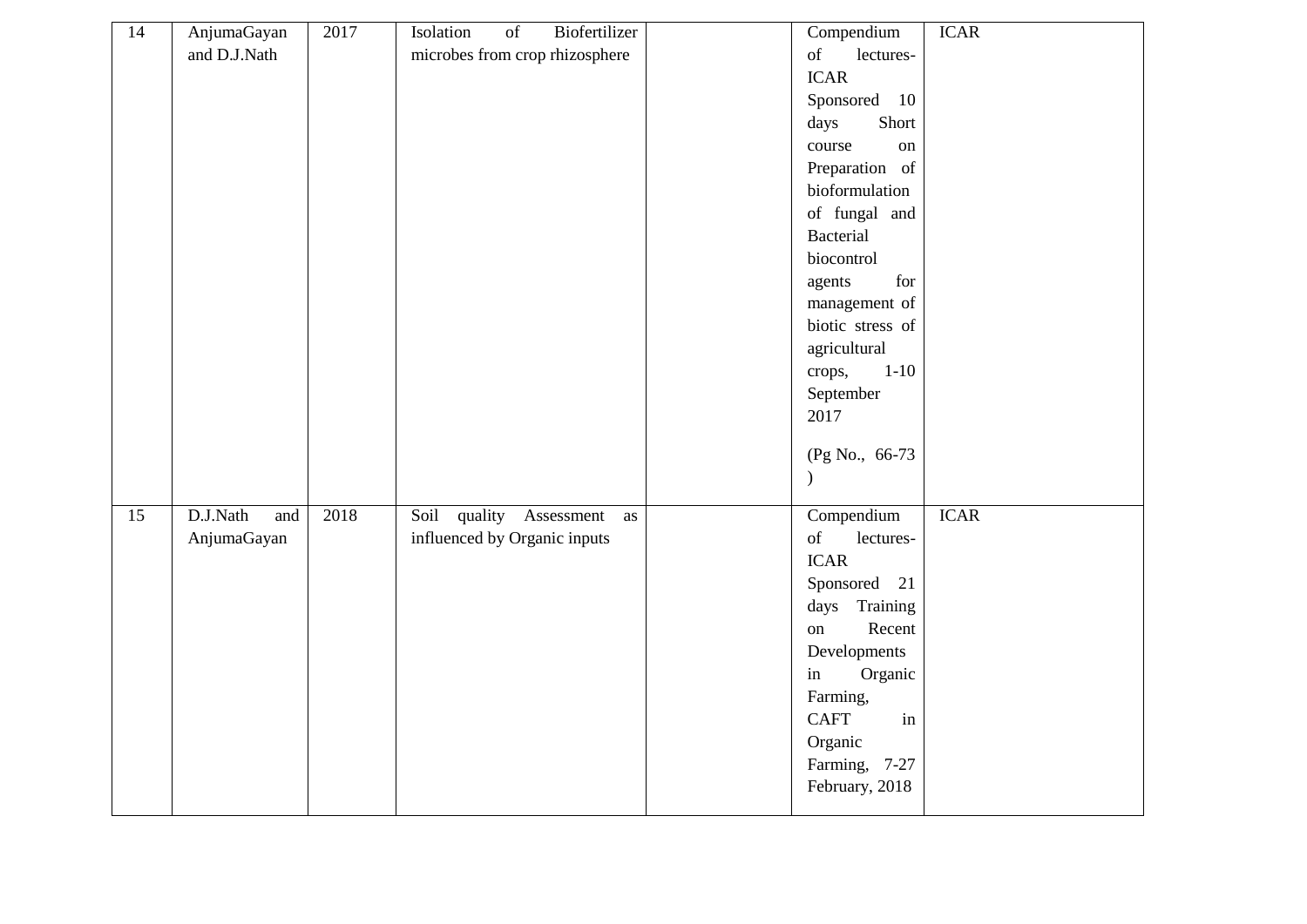|    |                                                                                                              |      |                                                                                                   |                                | (Pg No., 84-94)                                                                                                                                                                                                                       |                                                       |
|----|--------------------------------------------------------------------------------------------------------------|------|---------------------------------------------------------------------------------------------------|--------------------------------|---------------------------------------------------------------------------------------------------------------------------------------------------------------------------------------------------------------------------------------|-------------------------------------------------------|
| 16 | S.Buragohain,<br>AnjumaGayan<br>and D.J.Nath                                                                 | 2018 | Liquid<br>of<br>formulations<br><b>Biofertilizers</b>                                             |                                | Compendium<br>of<br>lectures-<br><b>ICAR</b><br>Sponsored 21<br>Training<br>days<br>Recent<br>on<br>Developments<br>Organic<br>in<br>Farming,<br><b>CAFT</b><br>in<br>Organic<br>Farming, 7-27<br>February, 2018<br>$(Pg No., 63-65)$ | <b>ICAR</b>                                           |
| 17 | PatilChandrago<br>udaRudragouda<br>Srinivasamurth<br>R,<br>y<br>RajenBaruah<br>Mahesh<br>and<br>Kumar Sharma | 2017 | Biofertilizers and Biopesticides<br>in Indian agriculture- Current<br>status and future prospects |                                |                                                                                                                                                                                                                                       | APO, Tokyo, Japan                                     |
| 18 | Dr.RajenBaruah<br>, Amrita Phukan<br>and Antara Paul                                                         | 2017 | Acquaintance with Laboratory<br>equipments<br>in<br>soil<br>$\rm{a}$<br>Microbiology Laboratory   | R.M. Karmakar,<br>and D.J.Nath |                                                                                                                                                                                                                                       | Director, CAFT, Deptt of<br>Soil Science, AAU, Jorhat |
| 19 | Dr.RajenBaruah<br>, Amrita Phukan<br>and Antara Paul                                                         | 2017 | Basic laboratory and Aseptic<br><b>Culture Techniques</b>                                         | R.M. Karmakar,<br>and D.J.Nath |                                                                                                                                                                                                                                       | Director, CAFT, Deptt of<br>Soil Science, AAU, Jorhat |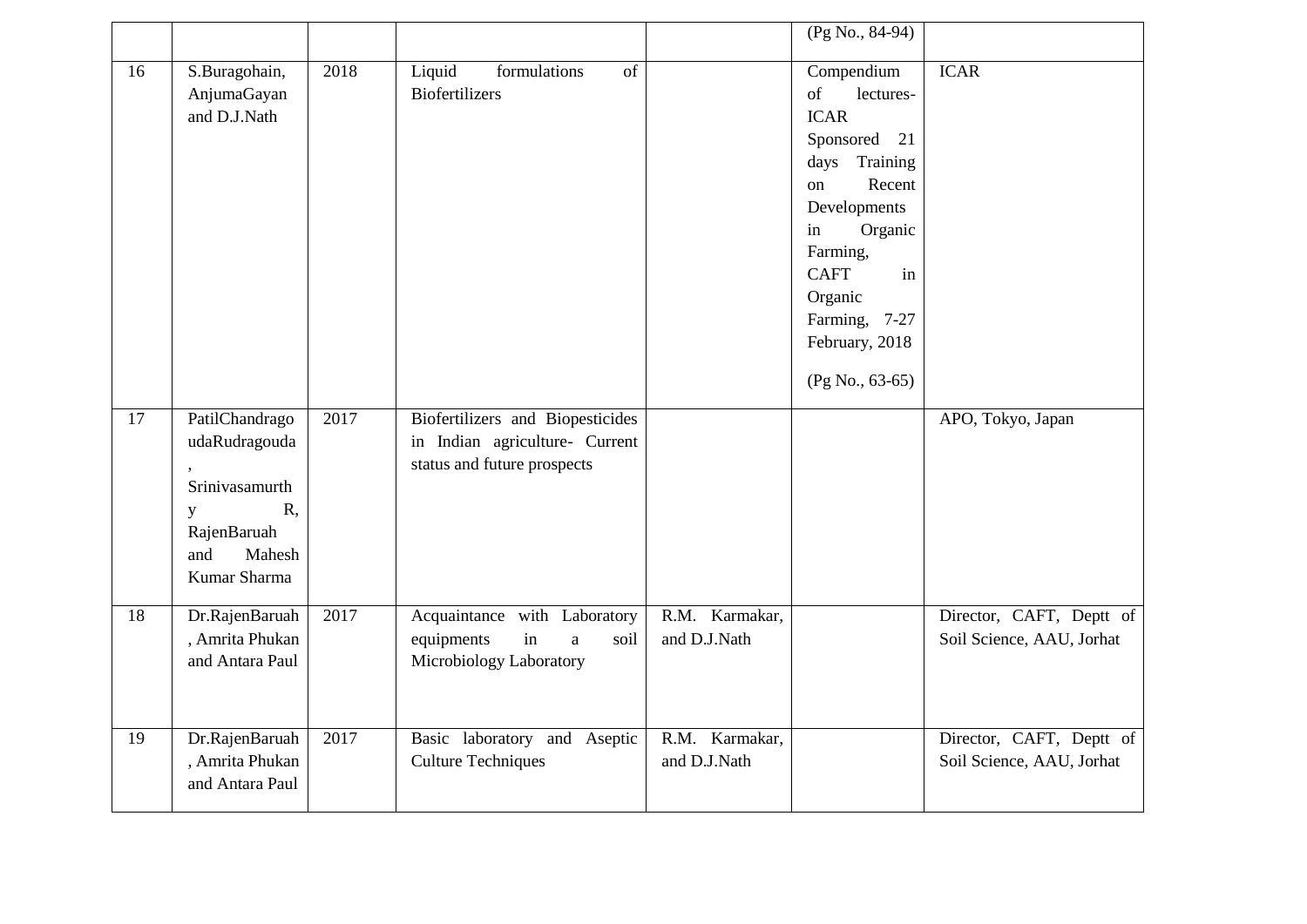| 20 | Dr.RajenBaruah<br>, Amrita Phukan<br>and Antara Paul | 2017 | Root nodule bacteria                                                                          | R.M. Karmakar,<br>and D.J.Nath | Director, CAFT, Deptt of<br>Soil Science, AAU, Jorhat |
|----|------------------------------------------------------|------|-----------------------------------------------------------------------------------------------|--------------------------------|-------------------------------------------------------|
| 21 | Dr.RajenBaruah<br>, Amrita Phukan<br>and Antara Paul | 2017 | Isolation of root nodule bacteria                                                             | R.M. Karmakar,<br>and D.J.Nath | Director, CAFT, Deptt of<br>Soil Science, AAU, Jorhat |
| 22 | Dr.RajenBaruah<br>, Amrita Phukan<br>and Antara Paul | 2017 | Characterization of Rhizobium                                                                 | R.M. Karmakar,<br>and D.J.Nath | Director, CAFT, Deptt of<br>Soil Science, AAU, Jorhat |
| 23 | Dr.RajenBaruah<br>, Amrita Phukan<br>and Antara Paul | 2017 | Authentication<br>Rhizobium<br>of<br>(Nodulation test)                                        | R.M. Karmakar,<br>and D.J.Nath | Director, CAFT, Deptt of<br>Soil Science, AAU, Jorhat |
| 24 | Dr.RajenBaruah<br>, Amrita Phukan<br>and Antara Paul | 2017 | Quantification of Rhizobia                                                                    | R.M. Karmakar,<br>and D.J.Nath | Director, CAFT, Deptt of<br>Soil Science, AAU, Jorhat |
| 25 | Dr.RajenBaruah<br>, Amrita Phukan<br>and Antara Paul | 2017 | Counting Rhizobia by MPN<br>method                                                            | R.M. Karmakar,<br>and D.J.Nath | Director, CAFT, Deptt of<br>Soil Science, AAU, Jorhat |
| 26 | Dr.RajenBaruah<br>, Amrita Phukan<br>and Antara Paul | 2017 | Isolating and Purifying Genomic<br>DNA of Rhizobia Using a Rapid<br><b>Small-Scale Method</b> | R.M. Karmakar,<br>and D.J.Nath | Director, CAFT, Deptt of<br>Soil Science, AAU, Jorhat |
| 27 | Dr.RajenBaruah<br>, Amrita Phukan<br>and Antara Paul | 2017 | Analyzing Plasmid Profiles of<br>Rhizobium<br>spp.<br>by<br>Gel<br>Electrophoresis Procedure  | R.M. Karmakar,<br>and D.J.Nath | Director, CAFT, Deptt of<br>Soil Science, AAU, Jorhat |
| 28 | Dr.RajenBaruah<br>, Amrita Phukan<br>and Antara Paul | 2017 | Rhizobium<br><b>Inoculant Production and Quality</b><br>Control                               | R.M. Karmakar,<br>and D.J.Nath | Director, CAFT, Deptt of<br>Soil Science, AAU, Jorhat |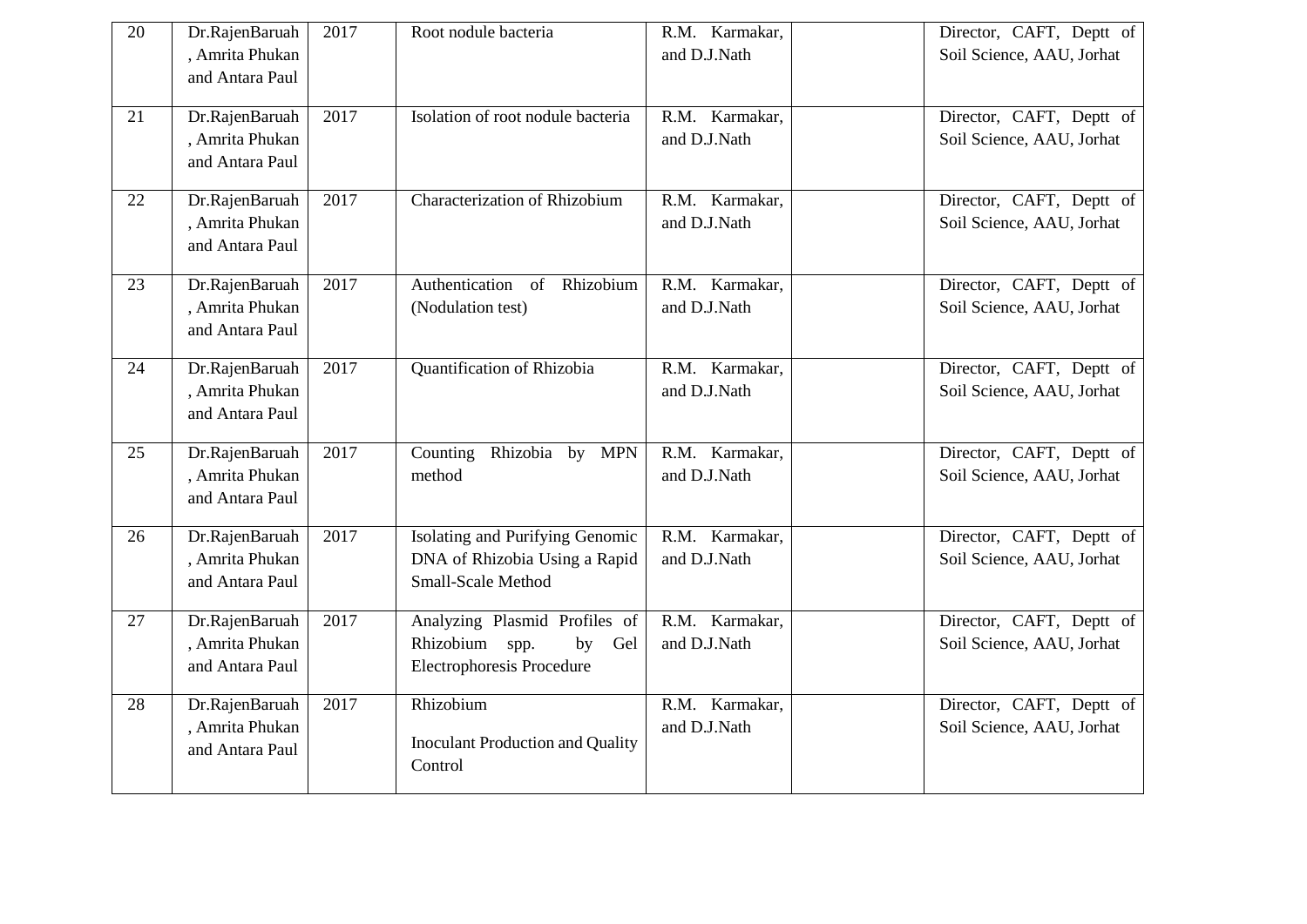| 29              | Dr.RajenBaruah<br>, Amrita Phukan<br>and Antara Paul | 2017 | Isolation and Identification of<br>Phosphate Solubilizing Bacteria           | R.M. Karmakar,<br>and D.J.Nath |                     | Director, CAFT, Deptt of<br>Soil Science, AAU, Jorhat |
|-----------------|------------------------------------------------------|------|------------------------------------------------------------------------------|--------------------------------|---------------------|-------------------------------------------------------|
| 30              | Dr.RajenBaruah<br>, Amrita Phukan<br>and Antara Paul | 2017 | Purification<br>Isolation,<br>and<br>Cultivation<br>of<br>Cyanobacteria(BGA) | R.M. Karmakar,<br>and D.J.Nath |                     | Director, CAFT, Deptt of<br>Soil Science, AAU, Jorhat |
| 31              | Dr.RajenBaruah<br>, Amrita Phukan<br>and Antara Paul | 2017 | of Azolla<br>Importance<br>and<br><b>Cultivation Practices</b>               | R.M. Karmakar,<br>and D.J.Nath |                     | Director, CAFT, Deptt of<br>Soil Science, AAU, Jorhat |
| $\overline{32}$ | Dr.RajenBaruah<br>, Amrita Phukan<br>and Antara Paul | 2018 | Concepts and developments in<br>organic agriculture                          | R.M. Karmakar,<br>and D.J.Nath |                     | Director, CAFT, Deptt of<br>Soil Science, AAU, Jorhat |
| 33              | Dr.RajenBaruah<br>, Amrita Phukan<br>and Antara Paul | 2018 | Organic standards                                                            | R.M. Karmakar,<br>and D.J.Nath |                     | Director, CAFT, Deptt of<br>Soil Science, AAU, Jorhat |
| 34              | Dr.RajenBaruah<br>, Amrita Phukan<br>and Antara Paul | 2018 | Components of organic farming                                                | R.M. Karmakar,<br>and D.J.Nath |                     | Director, CAFT, Deptt of<br>Soil Science, AAU, Jorhat |
| 35              | Dr.RajenBaruah<br>, Amrita Phukan<br>and Antara Paul | 2018 | Role of biofertilizers in organic<br>farming                                 | R.M. Karmakar,<br>and D.J.Nath |                     | Director, CAFT, Deptt of<br>Soil Science, AAU, Jorhat |
| 36              | Dutta, M.                                            | 2017 | BahankhyamKrishir<br>Babe<br>JaibikSar                                       | Saikia, Anjumoni               | Anneshan<br>Page 76 | Jorhat District Childrens'<br><b>Science Congress</b> |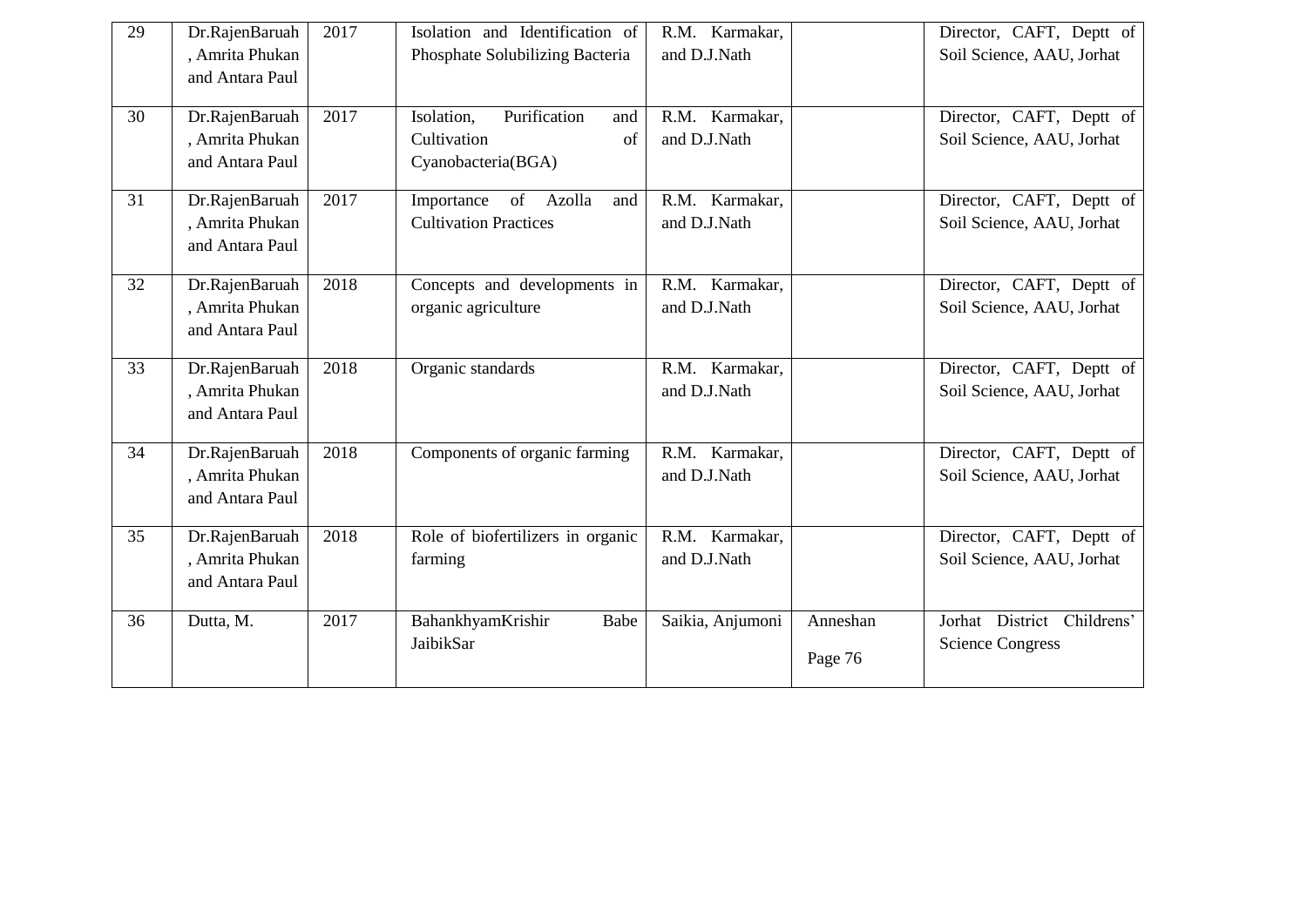## **c. Book /Book Chapter published during 2018-19**

| <b>SI</b>      | Author(s)           | <b>Year of</b>     | <b>Title</b>                       | Editor(s)            | Name of Book,             | <b>Name of Publisher</b>                |
|----------------|---------------------|--------------------|------------------------------------|----------------------|---------------------------|-----------------------------------------|
| No.            |                     | <b>Publication</b> |                                    |                      | <b>Edition</b> , page     |                                         |
|                |                     |                    |                                    |                      | <b>Nos</b>                |                                         |
| $\mathbf{1}$   | Nath, D. J., Borah, | 2018               | Problems<br>of<br>Prospects<br>and |                      |                           | Dean, Faculty of                        |
|                | D. K and Gayan,     |                    | <b>Biofertilizer Uses in Assam</b> |                      |                           | Agriculture                             |
|                | $\mathbf{A}$        |                    |                                    |                      |                           | <b>Assam Agricultural</b><br>University |
|                |                     |                    |                                    |                      |                           | Jorhat, 785013, Assam                   |
|                |                     |                    |                                    |                      |                           |                                         |
| $\overline{2}$ | Mahanta, K.,        | 2019               | Herbicide Residues in Rice         | SobhaSondhia, Partha | Herbicide                 | <b>Springer Nature</b>                  |
|                | Bora, N., Deka, J.  |                    | <b>Based Cropping System in</b>    | P Choudhuryand       | Residue                   | Singapore Pvt. Ltd.                     |
|                | and Barua, I.C.     |                    | Assam                              | A.R.Sharma           | Research in               |                                         |
|                |                     |                    |                                    |                      | India                     |                                         |
|                |                     |                    |                                    |                      | (1st ed., pp.             |                                         |
|                |                     |                    |                                    |                      | $305 - 324$               |                                         |
| $\overline{3}$ | Rajkhowa, D.J.and   | 2019               | Doubling Farmer's Income -         | R.K.Avasthe,         | Technological             |                                         |
|                | Mahanta, K.         |                    | Issues and Strategies for          | Ashis Yadav and R.   | Interventions for         |                                         |
|                |                     |                    | Agriculture in Hill Ecosystems     | Singh                | Doubling                  |                                         |
|                |                     |                    |                                    |                      | Farmers                   |                                         |
|                |                     |                    |                                    |                      | Income. (1st ed.,         |                                         |
|                |                     |                    |                                    |                      | pp. 107-111)              |                                         |
| $\overline{4}$ |                     | 2018               |                                    | Bhattacharyya, A.    | Golden Jubilee            | <b>Assam Agricultural</b>               |
|                |                     |                    |                                    | &Deka, B.            | Souvenir,                 | University, Jorhat                      |
|                |                     |                    |                                    |                      | Assam                     |                                         |
|                |                     |                    |                                    |                      | Agricultural              |                                         |
|                |                     |                    |                                    |                      | University                |                                         |
| 5              |                     | 2018               |                                    | Deka, B.             | Souvenir-27 <sup>th</sup> | Assam Chapter of SCSI,                  |
|                |                     |                    |                                    |                      | National                  | New elhi                                |
|                |                     |                    |                                    |                      | Conference of             |                                         |
|                |                     |                    |                                    |                      | Soil                      |                                         |
|                |                     |                    |                                    |                      | conservation              |                                         |
|                |                     |                    |                                    |                      | Society of India          |                                         |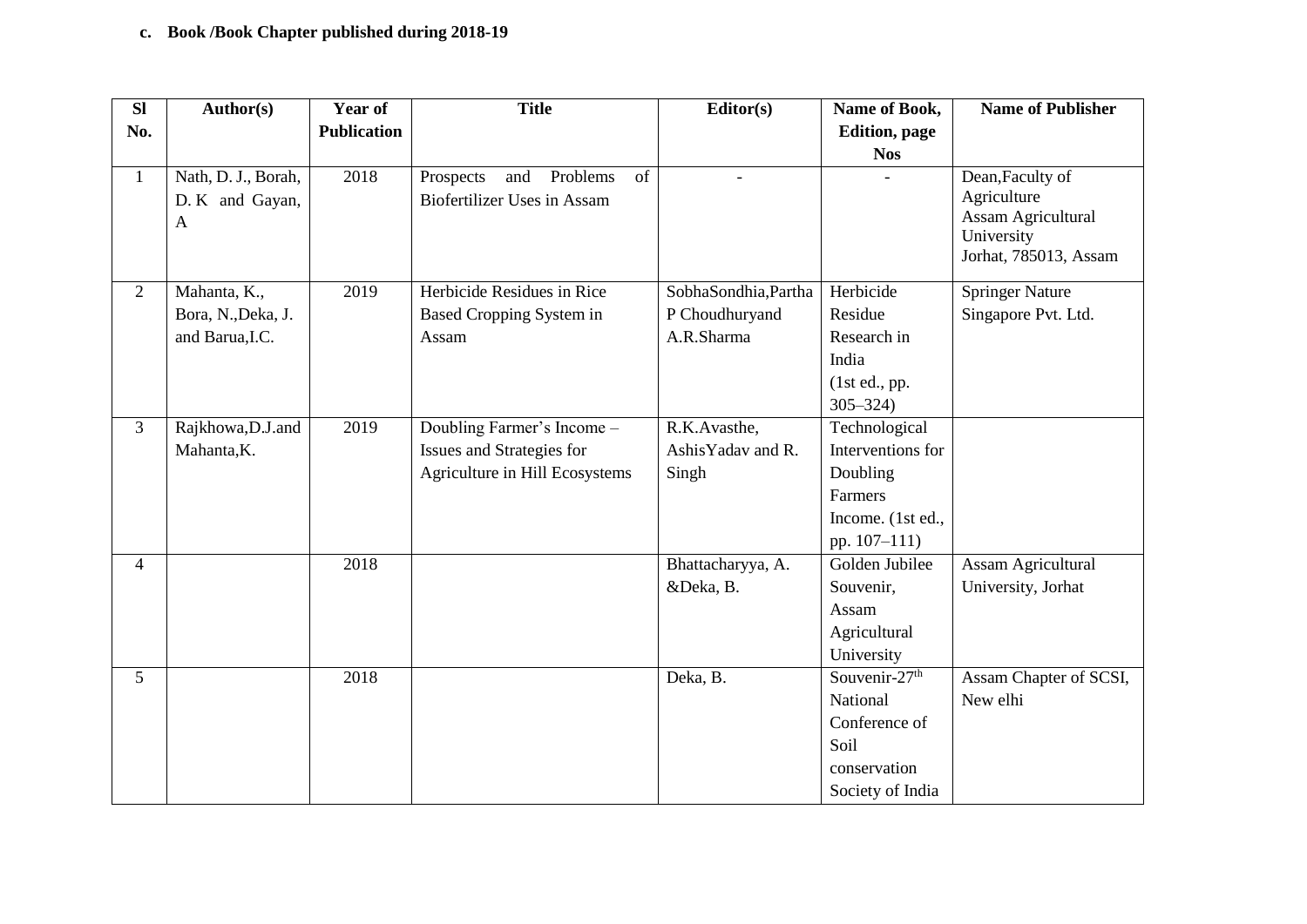| 6        |                                                             | 2018 |                                                                                                                                                                                                                                                                                                                                                                                                                                                                                                                                         | Deka, B., Das, R.<br>&Rajasekaran, C. | Souvenir-<br>International<br>Conference on<br>Climate Change,<br>Biodiversity and<br>Sustainable<br>Agriculture                                                                                                                          | ICCBSA-2018                                                      |
|----------|-------------------------------------------------------------|------|-----------------------------------------------------------------------------------------------------------------------------------------------------------------------------------------------------------------------------------------------------------------------------------------------------------------------------------------------------------------------------------------------------------------------------------------------------------------------------------------------------------------------------------------|---------------------------------------|-------------------------------------------------------------------------------------------------------------------------------------------------------------------------------------------------------------------------------------------|------------------------------------------------------------------|
| $\tau$   | Deka, B. &Dutta,<br>M.                                      | 2018 | <b>Integrated Nutrient Management</b><br>for Sustaining Crop Productivity<br>in Nutrient Deficient Soils (Book<br>Chapter)                                                                                                                                                                                                                                                                                                                                                                                                              | Deka, B., Das, R.<br>&Rajasekaran, C. | Souvenir-<br>International<br>Conference on<br>Climate Change,<br>Biodiversity and<br>Sustainable<br>Agriculture                                                                                                                          | ICCBSA-2018                                                      |
| 8        | Basumatary, A.,<br>Baruah,<br>R., Goswami, K<br>and Ozah, D | 2018 | Fertility status and mapping of<br>nutrients in soils of Central<br>Brahmaputra Valley Zone of<br>Assam                                                                                                                                                                                                                                                                                                                                                                                                                                 |                                       |                                                                                                                                                                                                                                           | AICRP on MSPE(ICAR)<br>Department of Soil<br>Science, AAU, Johat |
| $9 - 22$ | Baruah, R.,<br>Phukan, A. and<br>Paul, A.                   | 2018 | with<br>Acquaintance<br>1.<br>Laboratory equipments in a<br>soil<br>Microbiology<br>Laboratory<br>Basic laboratory and Aseptic<br>2.<br><b>Culture Techniques</b><br>Root nodule bacteria<br>3.<br>Isolation of root nodule<br>4.<br>bacteria<br>Characterization<br>5.<br>of<br>Rhizobium<br>Authentication of Rhizobium<br>6.<br>(Nodulation test)<br>7.<br>Quantification of Rhizobia<br>8. Counting Rhizobia by MPN<br>method<br>9. Isolating<br>Purifying<br>and<br>Genomic DNA of Rhizobia<br>Using a Rapid Small-Scale<br>Method | R.M. Karmakar, and<br>D.J.Nath        | Compendium of<br>lectures on<br>ICAR sponsored<br>training on<br>"Techniques in<br><b>Bio-fertilizers</b><br>and Bio-<br>pesticides<br>production for<br>organic<br>agriculture"<br>during 14 <sup>th</sup><br>Nov.- $4th$ Dec.,<br>2018. | Director, CAFT                                                   |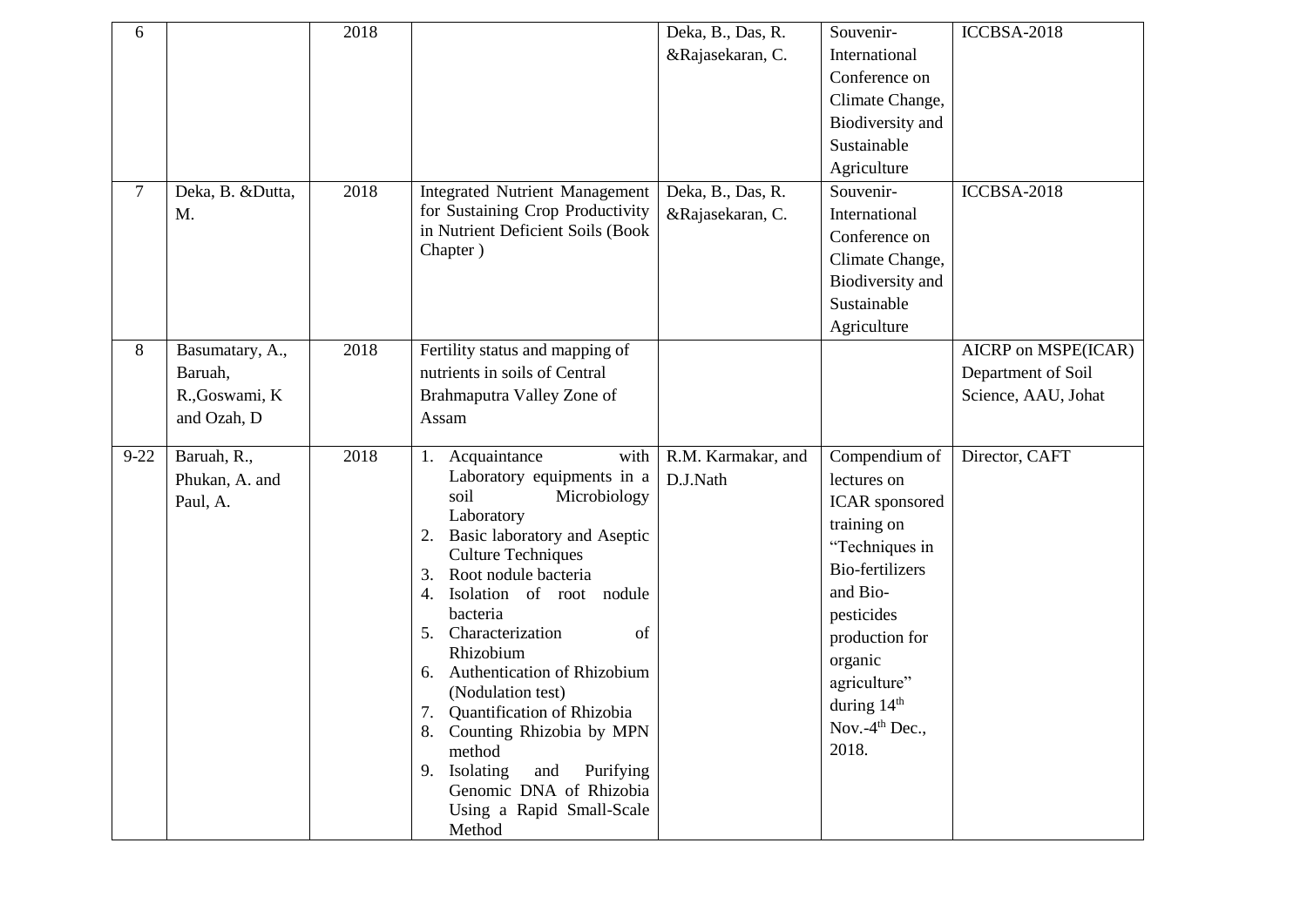|              |                                                |      | 10. Analyzing Plasmid Profiles<br>of Rhizobium spp. by Gel<br><b>Electrophoresis Procedure</b><br>11. Rhizobium<br>Inoculant<br>Production<br>Quality<br>and<br>Control<br>12. Isolation and Identification of<br>Phosphate<br>Solubilizing<br>Bacteria<br>13. Importance of Azolla and<br><b>Cultivation Practices</b><br>14. Isolation, Purification and<br>Cultivation<br>of<br>Cyanobacteria(BGA)                                                                              |                                 |                                                                                                                                                                                                                                                 |  |
|--------------|------------------------------------------------|------|------------------------------------------------------------------------------------------------------------------------------------------------------------------------------------------------------------------------------------------------------------------------------------------------------------------------------------------------------------------------------------------------------------------------------------------------------------------------------------|---------------------------------|-------------------------------------------------------------------------------------------------------------------------------------------------------------------------------------------------------------------------------------------------|--|
| $23 -$<br>26 | Nath, D.J.,<br>Gayan, A. and<br>Buragohain, S. | 2018 | An overview of biological<br>1.<br>nitrogen fixation<br>Isolation, enumeration and<br>2.<br>characterization<br>of<br>Azospirillum from<br>crop<br>rhizosphere (associative $N_2$ -<br>fixing bacteria)<br>3.<br>Isolation, enumeration and<br>characterization<br>of<br>Zn<br>solubilizing bacteria from<br>rhizosphere.<br>Quality assessment, mixing<br>4.<br>and packaging of mass<br>multiplied<br>azosperillum,<br>azotobacter, ZSB and KSB<br>for biofertilizer production. | R.M. Karmakar, and<br>D.J.Nath. | Compendium of<br>lectures on<br><b>ICAR</b> sponsored<br>training on<br>"Techniques in<br><b>Bio-fertilizers</b><br>and Bio-<br>pesticides<br>production for<br>organic<br>agriculture"<br>during $14th$<br>Nov.-4 <sup>th</sup> Dec.,<br>2018. |  |
| 27           | Gayan, A. Nath,<br>D.J. and<br>Buragohain, S.  | 2018 | Isolation.<br>enumeration<br>and<br>characterization of Azotobacter<br>from crop rhizosphere (free living<br>$N_2$ -fixing bacteria)                                                                                                                                                                                                                                                                                                                                               | R.M. Karmakar, and<br>D.J.Nath. |                                                                                                                                                                                                                                                 |  |
| $28 -$<br>29 | Buragohain, S.,<br>Gayan, A. and<br>Nath, D.J. | 2018 | solubilizing<br>K<br>bacteria:<br>1.<br>isolation and screening.<br>2.<br>Liquid<br>formulation<br>of<br>bifertilizers.                                                                                                                                                                                                                                                                                                                                                            | R.M. Karmakar, and<br>D.J.Nath. |                                                                                                                                                                                                                                                 |  |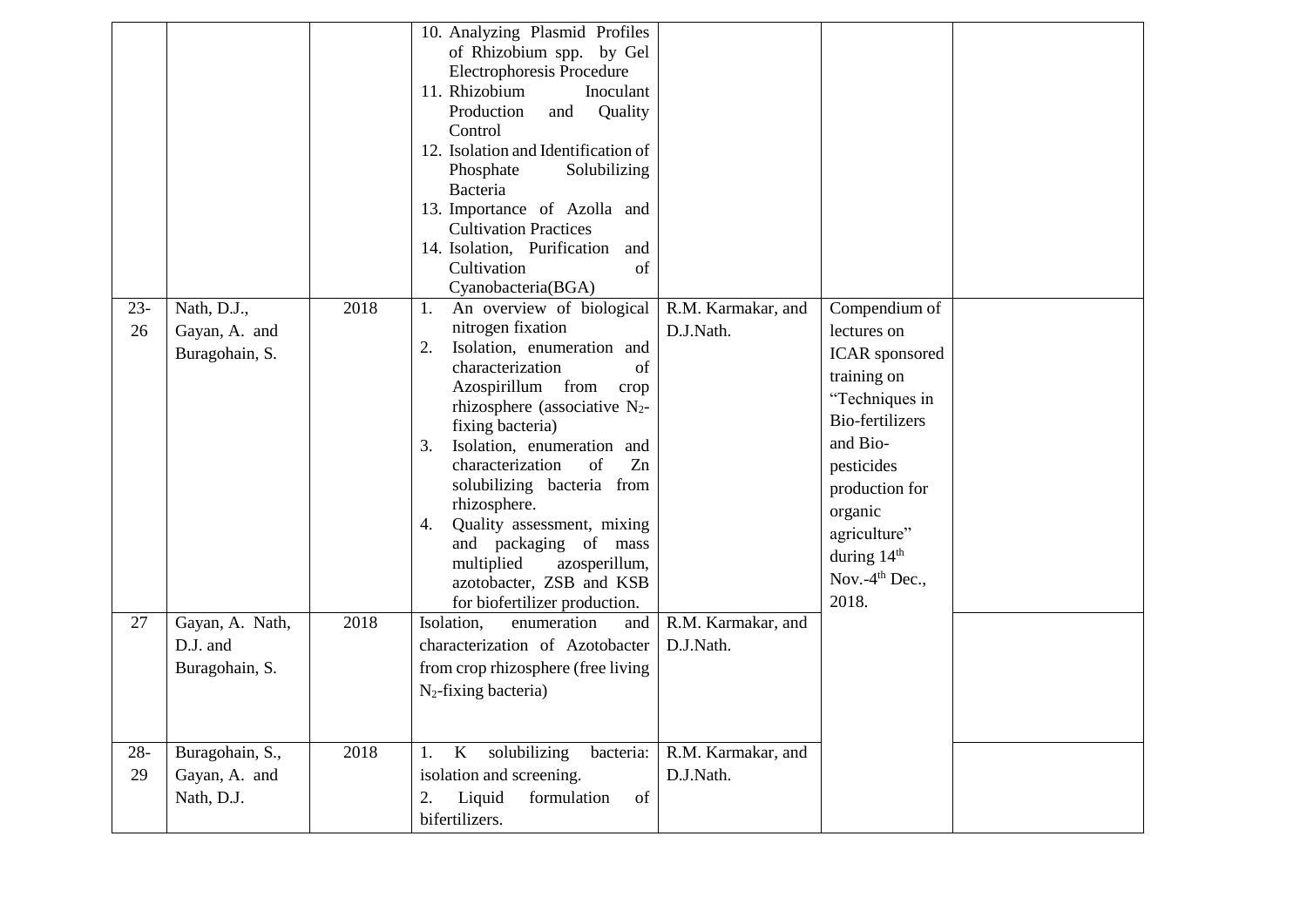| $30-$<br>33 | Baruah, R.,<br>Phukan, A. and<br>Paul, A.      | 2019 | Concepts and developments<br>1.<br>in organic agriculture<br>Organic standards<br>2.<br>3.<br>Components<br>of<br>organic<br>farming<br>Role of biofertilizers in<br>4.<br>organic farming | R.M. Karmakar, and<br>D.J.Nath. | Compendium of<br>lectures on<br><b>ICAR</b> sponsored<br>training on<br>"Development<br>in Organic<br>agriculture" | Director, CAFT |
|-------------|------------------------------------------------|------|--------------------------------------------------------------------------------------------------------------------------------------------------------------------------------------------|---------------------------------|--------------------------------------------------------------------------------------------------------------------|----------------|
| 34.         | Medhi, B.K.                                    | 2019 | Use of biochar in organic<br>agriculture                                                                                                                                                   |                                 | during $6-26$<br>February, 2019.                                                                                   |                |
| 35.         | Borkakati, K.                                  | 2019 | Government schemes and support<br>for organic farming                                                                                                                                      |                                 |                                                                                                                    |                |
| 36.         | Dutta, S.                                      | 2019 | Impact of long-term organic<br>cultivation on soil properties.                                                                                                                             |                                 |                                                                                                                    |                |
| 37.         | Buragohain, S.,<br>Gayan, A. and<br>Nath, D.J. | 2019 | Liquid<br>formulation<br>of<br>bifertilizers.                                                                                                                                              |                                 |                                                                                                                    |                |
| 38.         | Patgiri, D.K.                                  | 2019 | Carbon sequestration potential<br>under different land use systems                                                                                                                         |                                 |                                                                                                                    |                |
| 39.         | Nath, D.J. and<br>Gayan, A.                    | 2019 | Soil<br>quality<br>assessment<br>as<br>influenced by organic inputs                                                                                                                        |                                 |                                                                                                                    |                |
| 40.         | Das, K.N.                                      | 2019 | Carbon foot-print in organic<br>agriculture                                                                                                                                                |                                 |                                                                                                                    |                |

## **d. Practical Manuals**

| <b>Year of Publication</b> | <b>Title</b>                                              |  |
|----------------------------|-----------------------------------------------------------|--|
| 2018                       | Laboratory Manual on Agricultural Microbiology Soil – 122 |  |
| 2019                       | Soil Fertility and Nutrient Management AS (Soil)-323      |  |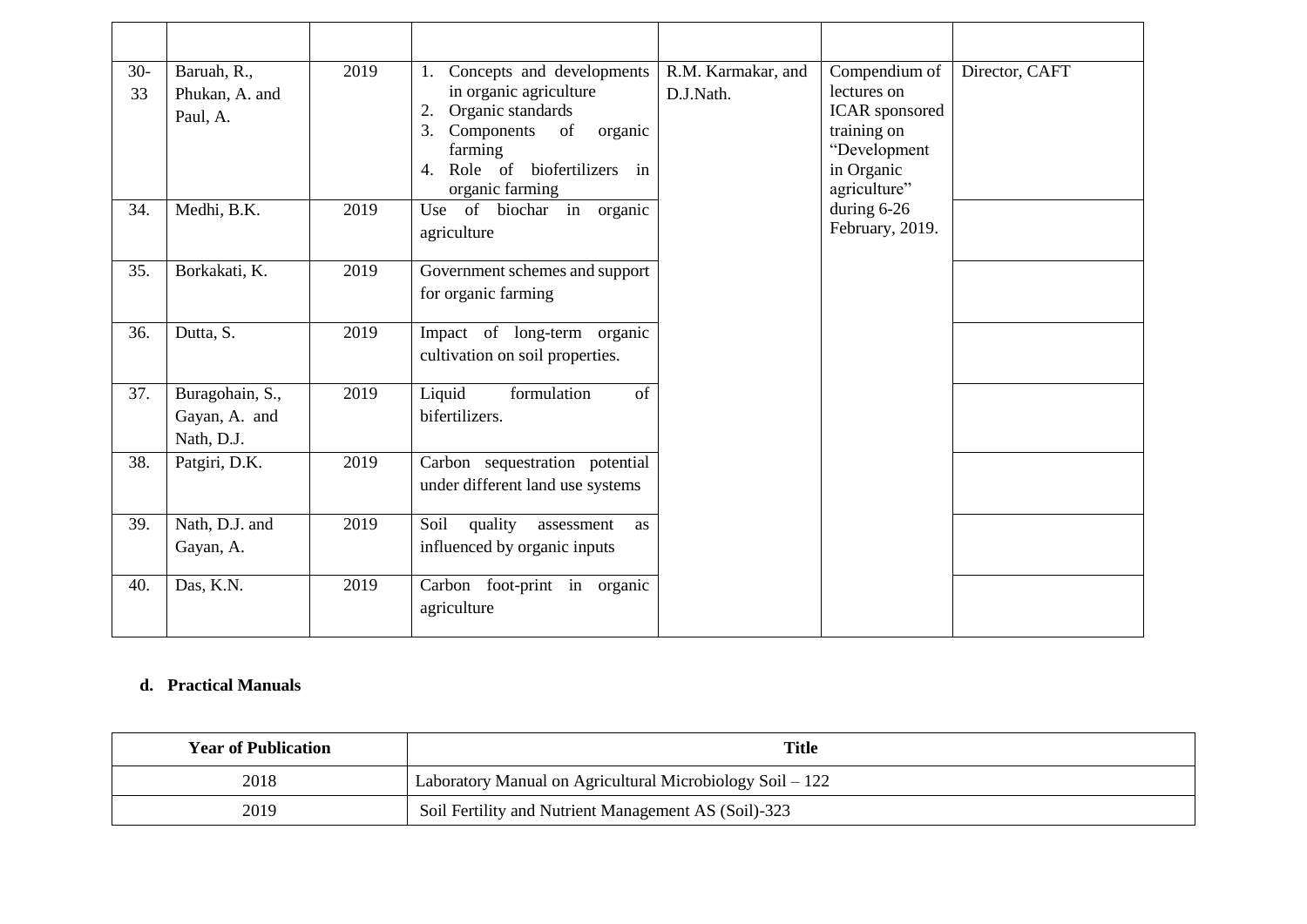| 2018 | Practical Manual on Soil 501                                                       |
|------|------------------------------------------------------------------------------------|
| 2019 | Practical manual on Manures, Fertilizer and soil fertility management for Soil 223 |
| 2019 | Soil fertility and fertilizer use For Soil 502                                     |
| 2019 | Practical manual For Soil, water and air pollution                                 |
|      | Course No. Soil 509                                                                |
| 2017 | Environmental studies {EVS-(Soil)-224}                                             |
| 2017 | Practical Manual on Soil Fertility and Fertilizer Use (Soil-502)                   |

## **e. Popular Articles**

| <b>Authors</b>  | <b>Title of Articles</b>                                 | Name of magazine/News paper with<br>Vol., No., Date and Page No.                                         |
|-----------------|----------------------------------------------------------|----------------------------------------------------------------------------------------------------------|
| Dr. Bipul. Deka | Bimudrakoron,<br>NogodbihinArthanitiAruKrishokorKoroniya | 'SujalaSuphala',<br>(Souvenir,<br>International<br>Agri.-Horti<br>Show,<br>February, 2017), Page 110-113 |
| Dr. MaramiDutta | Remote Sensing and its use in Agriculture                | SujalaSuphala',<br>(Souvenir,<br>International<br>Agri.-Horti<br>Show,<br>February, 2017), Page 91-93    |
| Dr. BipulDeka   | JaibikKrishitByabahritaSarAru Iyar Prastuti              | 'NatunSomoy', February, 2017                                                                             |
| Dr. Bipul. Deka | KrsihiVigyaniDhirendraNathBorthakur-<br>EtiAwalokon      | 'Garioshi', February, 2017                                                                               |
| Dr Bipul Deka   | "Biswa Dharitree Diwas"                                  | 2018                                                                                                     |

## **5. Events organized**

| Sl. | Title of Events Organized               | Organized by      | Period                   | Sponsored by      | Venue       | Level (International/National |
|-----|-----------------------------------------|-------------------|--------------------------|-------------------|-------------|-------------------------------|
| No. |                                         |                   |                          |                   |             | etc.                          |
|     | 27 <sup>th</sup> National Conference of | Soil Conservation | $25th$ October to $27th$ | Soil Conservation | AAU, Jorhat | National                      |
|     | the Soil Conservation Society           | Society of India, | October, 2018            | Society of India, |             |                               |
|     | of India, New Delhi on                  | New Delhi &       |                          | New Delhi         |             |                               |
|     | "Sustainable Management of              | AAU, Jorhat       |                          |                   |             |                               |
|     | <b>Soil and Water Resources for</b>     |                   |                          |                   |             |                               |
|     | <b>Doubling Farmers' Income"</b>        |                   |                          |                   |             |                               |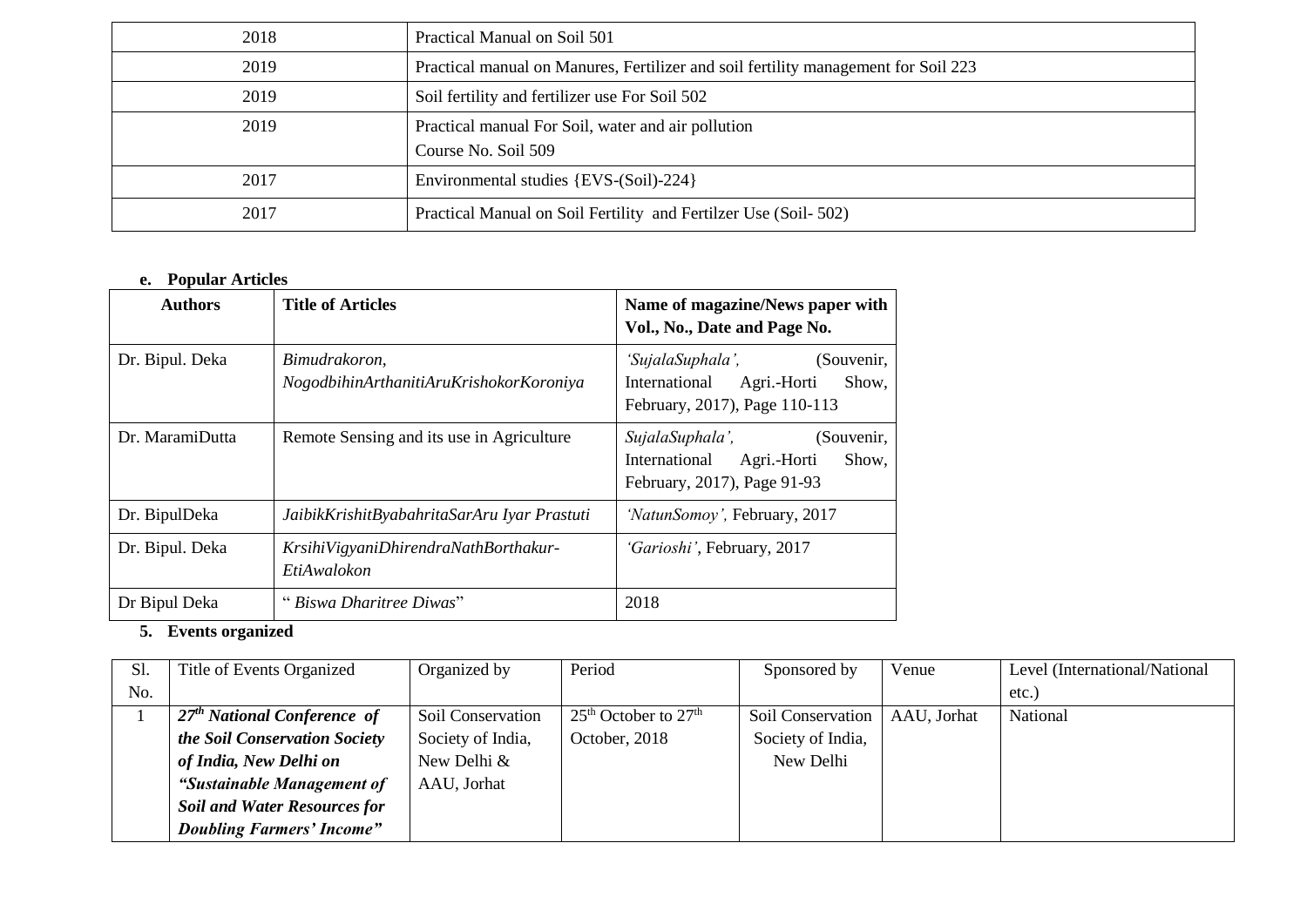| 2 | 21 days training on                     | Centre of Advance       | 4 <sup>th</sup><br>$14^{\text{th}}$<br>November- | <b>ICAR</b> | Department of | National |
|---|-----------------------------------------|-------------------------|--------------------------------------------------|-------------|---------------|----------|
|   | "Techniques in Bio-fertilizers          | <b>Faculty Training</b> | December, 2018.                                  |             | Soil Science, |          |
|   | and Bio-pesticides Production           | (CAFT) in Organic       |                                                  |             | AAU, Jorhat   |          |
|   | for Organic Agriculture"                | Farming                 |                                                  |             |               |          |
| 3 | 21 days training on                     | Centre of Advance       | $6th$ to $26th$ February                         | <b>ICAR</b> | Department of | National |
|   | <i>"Development in Organic</i> "        | <b>Faculty Training</b> | 2019                                             |             | Soil Science, |          |
|   | Agriculture"                            | (CAFT) in Organic       |                                                  |             | AAU, Jorhat   |          |
|   |                                         | Farming                 |                                                  |             |               |          |
| 4 | <b>Culturing Techniques for</b>         | Centre for              | $7-27th$                                         | <b>ICAR</b> | Department of | National |
|   | <b>Biofertilizers and Biopesticides</b> | <b>Advanced Faculty</b> | November'2017                                    |             | Soil Science, |          |
|   |                                         | Training                |                                                  |             | AAU,          |          |
|   |                                         | in                      |                                                  |             | Jorhat:13     |          |
|   |                                         | <b>Organic Farming</b>  |                                                  |             |               |          |
|   |                                         |                         |                                                  |             |               |          |
| 5 | <b>Recent Developments in</b>           | Centre for              | 7-27th February'2018                             | <b>ICAR</b> | Department of | National |
|   | <b>Organic Production Systems</b>       | <b>Advanced Faculty</b> |                                                  |             | Soil Science, |          |
|   |                                         | Training                |                                                  |             | AAU,          |          |
|   |                                         | in                      |                                                  |             | Jorhat:13     |          |
|   |                                         | <b>Organic Farming</b>  |                                                  |             |               |          |
|   |                                         |                         |                                                  |             |               |          |

## **6. udget utilized during 2017-2020**

| <b>Head</b>                    |                | 2017-18 | 2018-19 | 2019-20           |
|--------------------------------|----------------|---------|---------|-------------------|
| <b>Operating expenditure</b>   | $1st$ training | 399389  | 439849  | 588044            |
|                                | $2nd$ training | 514293  | 536730  | Not yet completed |
| <b>Recurring contingency</b>   |                | 399879  | 396694  | ۰                 |
| T.A.                           |                |         |         |                   |
| <b>Books</b>                   |                | 34905   | 34215   |                   |
| <b>Additional grant-in-aid</b> | Equipment      |         | 495511  | ۰                 |